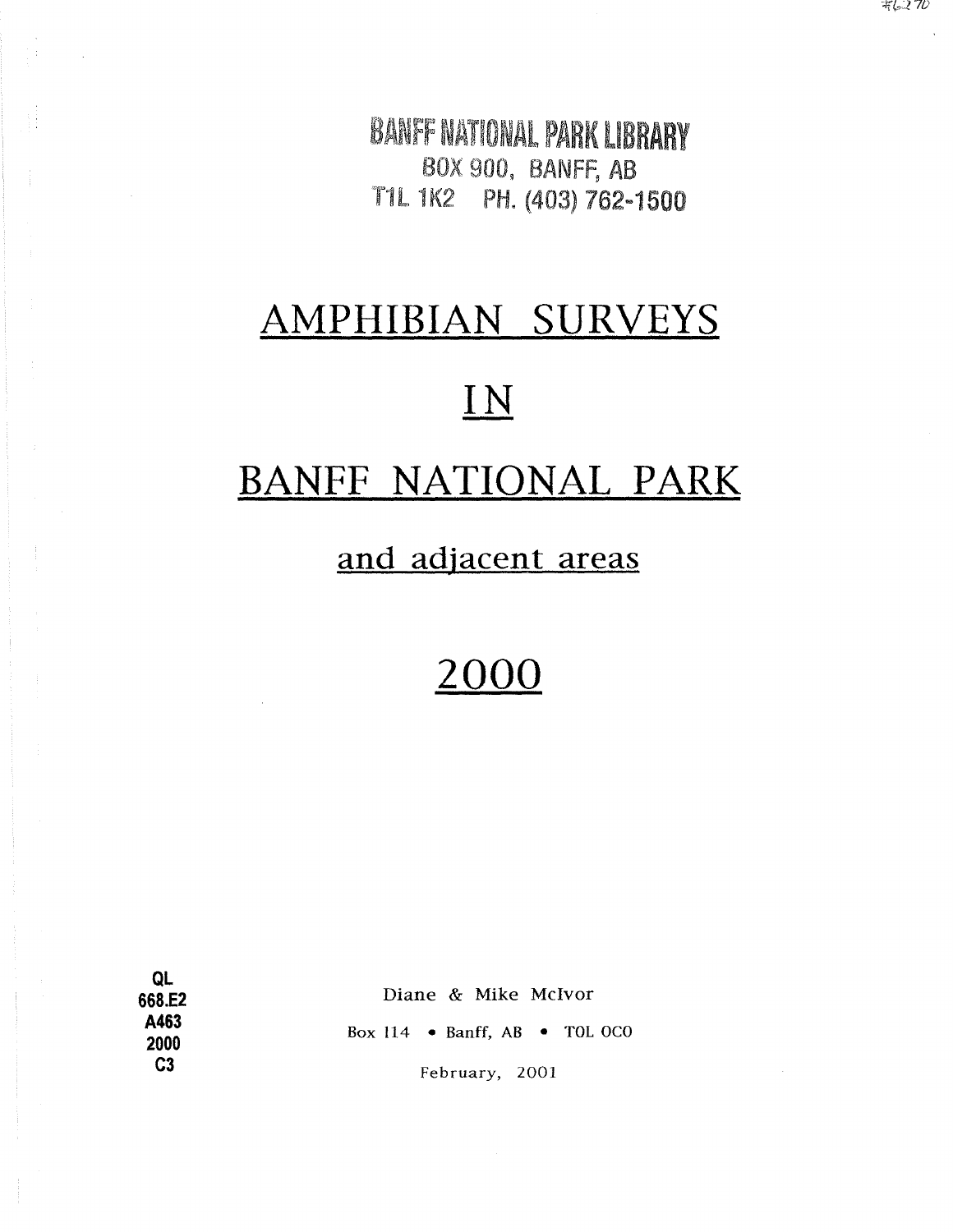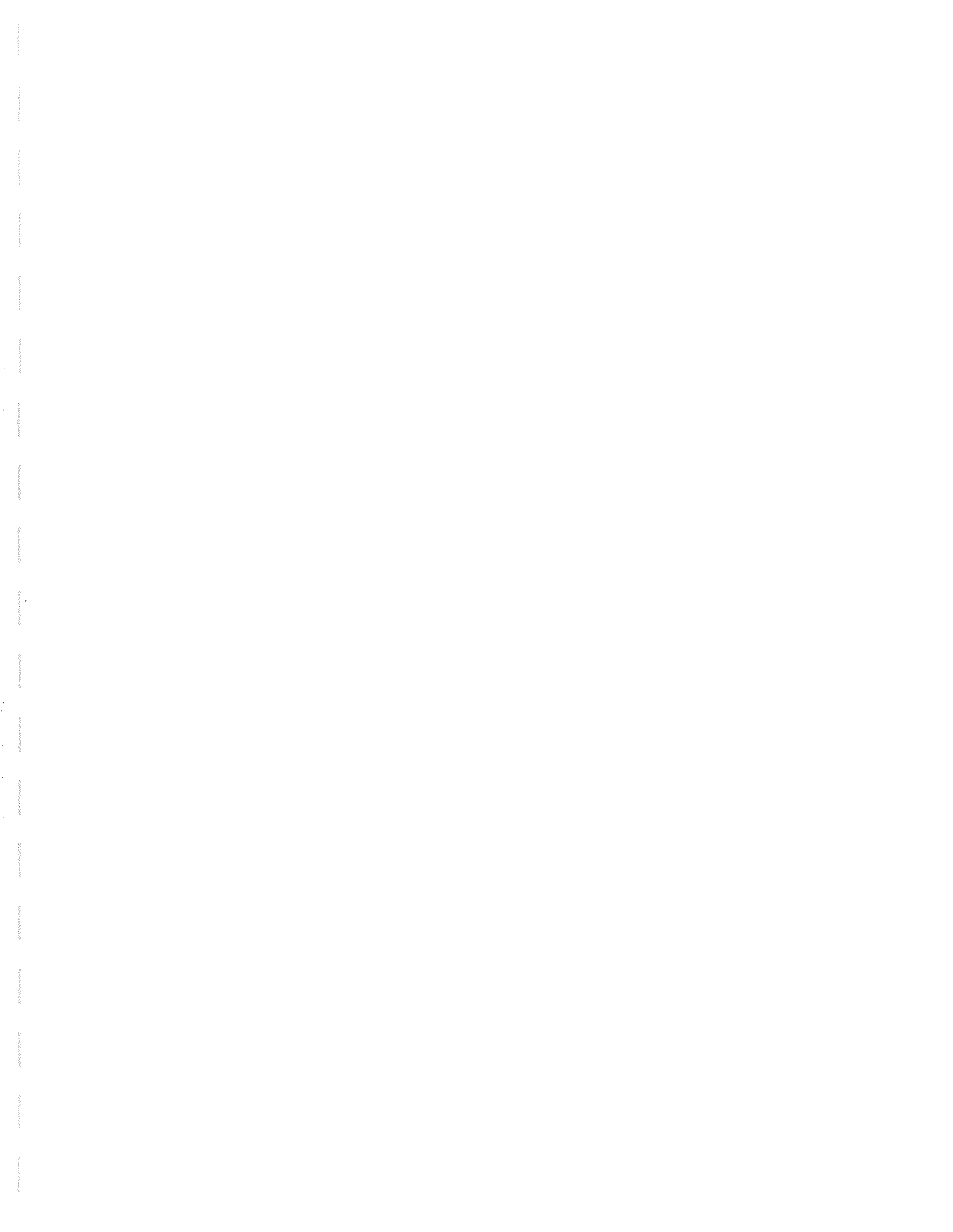### TABLE OF CONTENTS

| Summary and Recommendations I |              |
|-------------------------------|--------------|
| Relevant References           | и            |
|                               | 1Α           |
| Wing Speed Codes              | TΑ           |
| Sky Condition Codes           | $\mathbf{A}$ |

### Locations: Areas in Banff National Park

÷

### Bow Valley East:

Lake Minnewanka Loop:

Cascade Valley: Vermilion Lakes Area:

Cave & Basin Area:

#### Sunshine Wetlands:

TCH West: Bow Valley Parkway: Muleshoe Area:

Moose Meadow Wetland: Castle Junction Area: BVP West of Castle Junction: Lake Louise Area: Icefields Parkway: North Old Dump Wetland........ 2 VernalPooI................................... 2 Amphibian World....................... 2 Osprey Pond................................ 2 Horsetail Wetland....................... 3 Norquay Pond................. ...... ...... 3 VL3West .................................... 3 HorseBarns ............................ . 3 Sundance Pond ...................... . 3 Pond#1. .................................... .. west of Pond #1 ........................ .. Pond #2 ..................................... .. 4 Pond#3 ...................................... . Pond #4 (Ochre Pond).............. Ochre Minor ............................... . 4 WL-7 (Boto Pond) ......................... CoryPond ............................. .. GoosePond ................................ .. Pond#I ..................................... .. 5 Pond#2 ...................................... . Pond #3 ..................................... .. Pond #4 ..................................... .. 5 Primrose Pond ........................ . Stunted Spruce Pond................ Ranger Creek Willow Flats ....... .. 6 Frog Hollow ................................. . 6 SOuthChannel. ......................... .. 6 Moose Meadow PooL ............... . 6 Smith Lake Area ....................... . 7 CurvePond ............................ . Strider Pond............. ................... 7 Vistalake..................................... 7 Boom Lake.................................... 7 Boom LakeTrailhead.................. 7 Castle Cliffs Wetland.................. 7 Trackers Wetland.... ................ 7 Bog BirchPoois............................. 8 Ramshorn Pond.......................... 8 Crowberry Pond.......................... 8 Bow lake Outlet....... ................... 8 Num-Ti-JahPooIs....................... 8 Bow Summit Pond..................... 8 Sunset Pond..... ...... ..................... 8 Asphodel Pond............................ 8

Carrot lake......................... ..... I Wolfwillow Wetland................... lakeside Pond............................. 1 QilietPond.................................. 1

> > $\frac{7}{7}$

continued...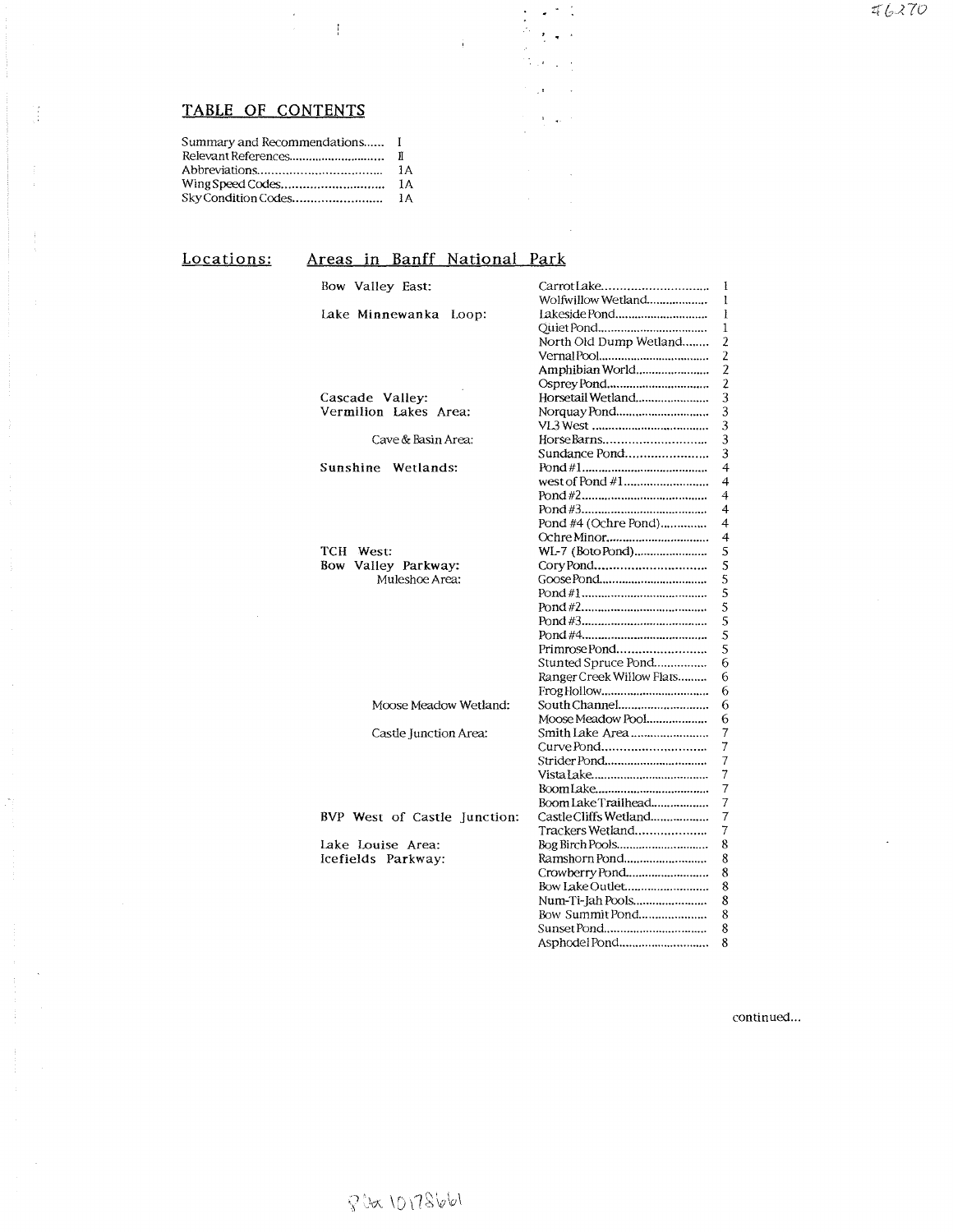#### **Locations: Areas in Kootenay National Park**

Kootenay National Park:

|                        | q |
|------------------------|---|
| Simpson Mineral Lick   | 9 |
| Simpson North          | 9 |
| Simpson Pool & Channel | 9 |
| Simpson South          | 9 |
| Rescue Pond            | 9 |
|                        | 9 |

#### **Locations: Areas in the Bow Valley East of Banff National Park**

Yamnuska Natural Area:

 $\mathcal{L}^{\pm}$ 

 $\overline{\mathbf{C}}$ 

 $\sim$ 

| Old Beaver Pond   | $\{ \}$ |
|-------------------|---------|
| Stony Meadow Pond | -10     |
|                   | 10      |
| Yellowleg Pond    | 10      |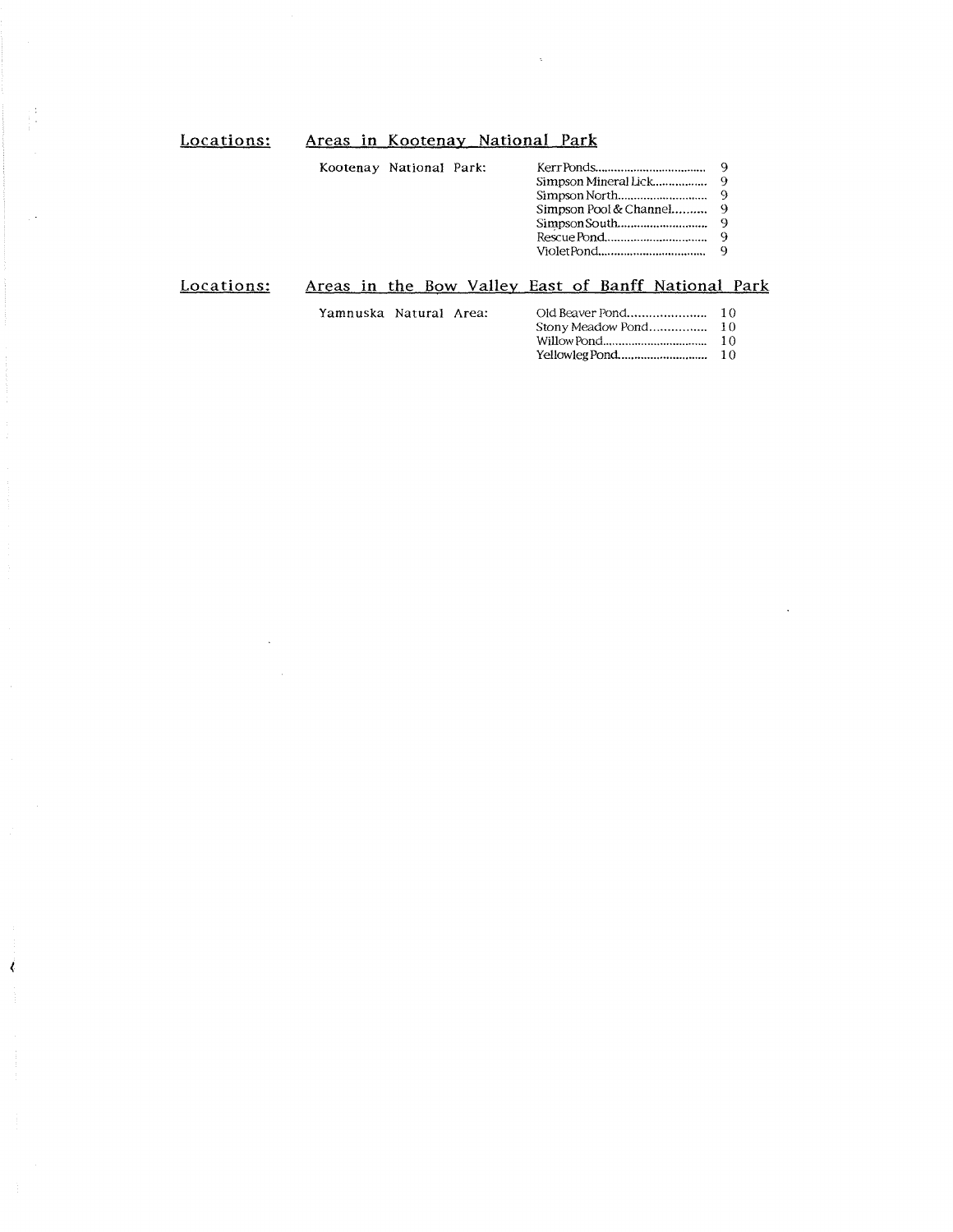#### Summary and Recommendations

This report contains a compilation of observations of amphibians in Banff National Park in 2000. It represents the continuation of surveys begun in 1992 which are intended to provide a better understanding of the distribution of amphibians in this part of the Rocky Mountains. (See McIvor,1994 , McIvor and McIvor, 1995, McIvor and McIvor, 1996, McIvor and McIvor 1997, McIvor and McIvor, 1998, McIvor and McIvor, 1999). These observations include random/opportunistic sightings but primarily are from surveys conducted for the specific purpose of collecting information about amphibians.

Early in the season there was an attempt to locate adult frogs and toads by the sound of their calling at breeding sites. Later efforts involved more concerted searches for egg masses, larvae and young-of-the-year. A variety of wetlands marshes, ponds, lakes, backwaters of the Bow and other rivers - were surveyed in afternoons or evenings, some on several occasions.

Many places that had been visited in previous years were re-visited. Some other potential breeding sites were checked for the first time, including: Sundance Pond, a pond midway between the Banff Recreation Grounds and the Cave & Basin berm; Tracker's Wetland on the slopes of Castle Mountain; and the ponds west of the Twin Lakes trail. Areas beside the Parkway in Kootenay National Park were checked again this year. Several wetlands in the Yamnuska Natural Area were visited as well.

The earliest records for 2000 were of wood frogs calling on April 23 at Muleshoe Flats, including Goose Pond, and at North Old Dump Wetland where at least 10 adults were seen. This was 4 days later than the previous year. The first wood frog egg masses were seen on April 26 at North Old Dump Wetland and April 27 at Muleshoe Flats where at least 200 adults were active and vocal.

The first long-toed salamander eggs were at Amphibian World and Norquay Pond on May 2. Spotted frogs were calling and egg masses were found on April 25 at the Yamnuska. The first boreal toad egg strings were not found until May 19 at Sunshine Wetlands despite a thorough search on May 14. The previous year, boreal toad egg strings were found at this wetland on May 6.

Direct evidence of breeding in the form of egg masses, larvae, or metamorphosed young was found for all 4 species of amphibian known to occur in Banff National Park. Each of the new areas surveyed had evidence of breeding of at least one species of amphibian. Egg masses of wood frogs and long-toed salamanders were found in the pond between the recreation grounds and the Cave & Basin berm; boreal toad tadpoles were found in Tracker's Wetland; and egg masses of wood frogs and spotted frogs were found in Curve Pond west of the Twin Lakes Trail.

The latest records for the year came from the Yamnuska where 3 spotted frogs (including 2 small juveniles) were found on September 24, and from the shallows at the outlet of Vista Lake where more than 200 boreal toad tadpoles were seen on September 26. Almost two weeks later, on October 8, 60 tadpoles were still in this area although only about 50% appeared to be alive. They were in water that was 2- 4 cm. deep, under a thin layer of ice.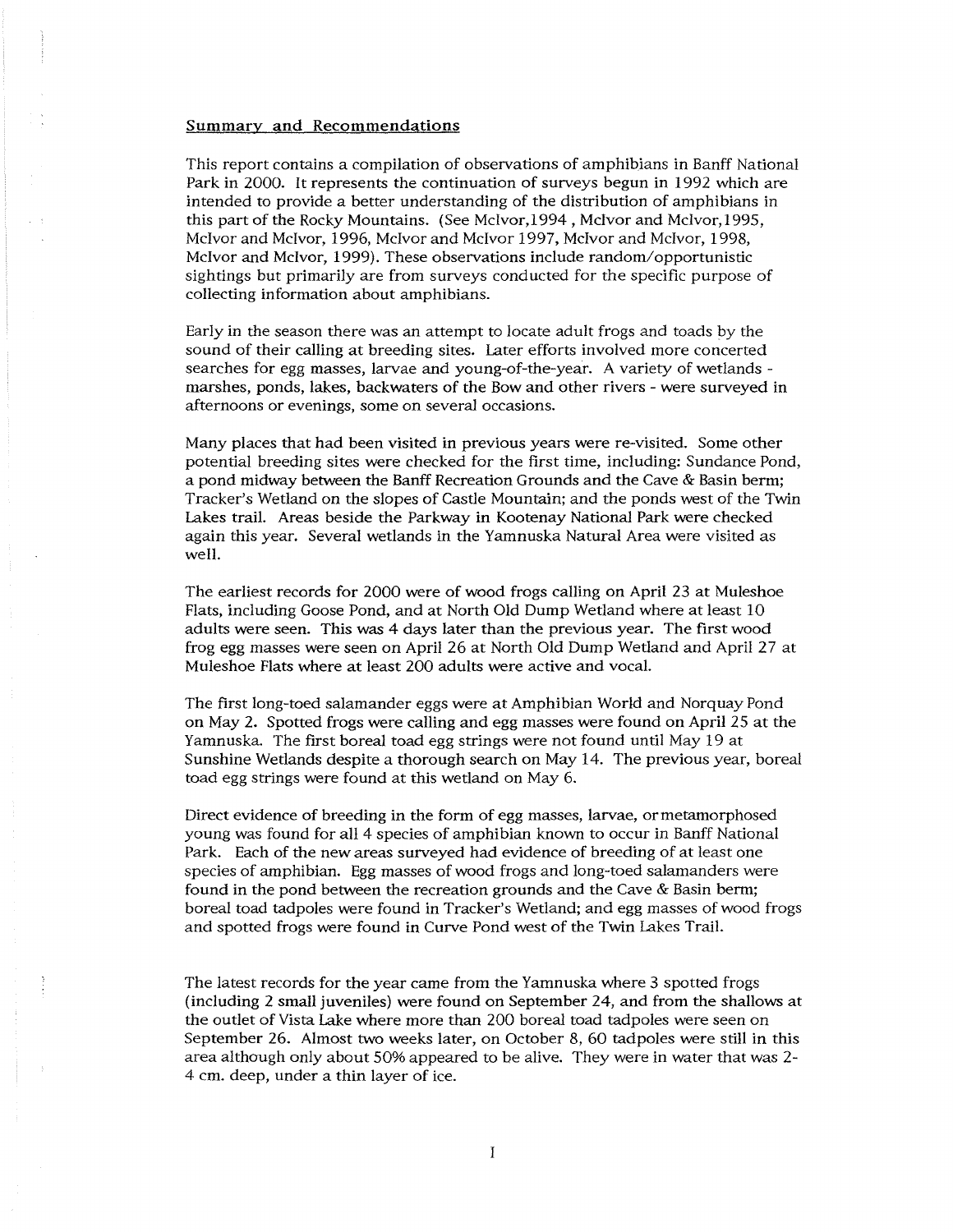In the absence of a more formal program for monitoring amphibians throughout the seasons it is impossible to determine the effect of annual changes in weather patterns. This is true particularly with respect to wetlands that have a tendency to shrink as summer progresses and may dry out completely in years of low precipitation. For example, while Summit Pond held 5 boreal toad tadpoles and a dozen toadlets were found on the moist ground near the shore on September 15, 1999, in the year 2000, it was dry by September 6. There is no way of knowing how many, if any, tadpoles had a chance to metamorphose before the water was gone. However it is obvious that between cold temperatures at either end of the breeding season, and the potential for water levels to vary dramatically in some wetlands, conditions for amphibian reproduction in the mountains are not always ideal.

For a complete report of all the surveys see: Amphibian Surveys in Banff National Park and adjacent areas, 1992-2000, Diane & Mike McIvor, February 2001.

#### Relevant References.

Bishop, C.A. and K. Pettit. 1992. Declines in Canadian amphibian populations: designing a national monitoring strategy. Occasional Paper # 76. Canadian Wildlife Service. Environment Canada. 120 pp.

Blaustein, A.R. Amphibians in a Bad Light. p. 32-39. Article in Natural History Magazine, October 1994.

Corkran C.c. and C. Thoms. 1996. Amphibians of Oregon. Washington and British Columbia; A Field Identification Guide. Lone Pine Publishing. 175 pp.

Corn, P.S. 1994. What We Know and Don't Know About Amphibian Declines in the West. p 59-67 in Covington, W.W. and L.F. DeBano; technical coordinators. Sustainable Ecological Systems: Implementing an Ecological Approach to Land Management. USDA Forest Service. General Technical Report RM-247.

Drost, C.A. and G.M. Fellers. 1996. Collapse of a Regional Frog Fauna in the Yosemite Area of the California Sierra Nevada, USA. p.414-425. Conservation Biology. Vol. 10, No.2.

Green D.M. and R.W. Campbell. 1992. The Amphibians of British Columbia. Royal British Columbia Museum Handbook. 100 pp.

Heyer, W.R., M.A. Donnelly, R.W. McDiarmid, L.C. Hayek and M.S. Foster. 1994. Measuring and MonitOring Biological Diversity: Standard Methods for Amphibians. Smithsonian Institution Press, Washington, D.C.

Holroyd G.L and K.J, Van Tighem. 1983. Ecological (Biophysical) Land Classification of Banff and Jasper National Parks Vol. 111: The Wildlife Inventory. Canadian Wildlife Service Report to Parks Canada. 444 pp.

McIvor, D. 1994. Amphibian Survey in the Bow Valley (including some reptile observations) and some additional observations in Banff National Park, 1992. 1993, 1994 Seasons. Bow Valley Naturalists. 24 pp.

McIvor, D. and M. McIvor. 1995. Amphibian Survey in the Bow Valley, Banff National Park, 1995. Bow Valley Naturalists, 14 pp.

Mclvor, D. and M. Mclvor. 1996. Amphibian Survey in the Bow Valley, Banff National Park. 1996. Bow Valley Naturalists, 21 pp.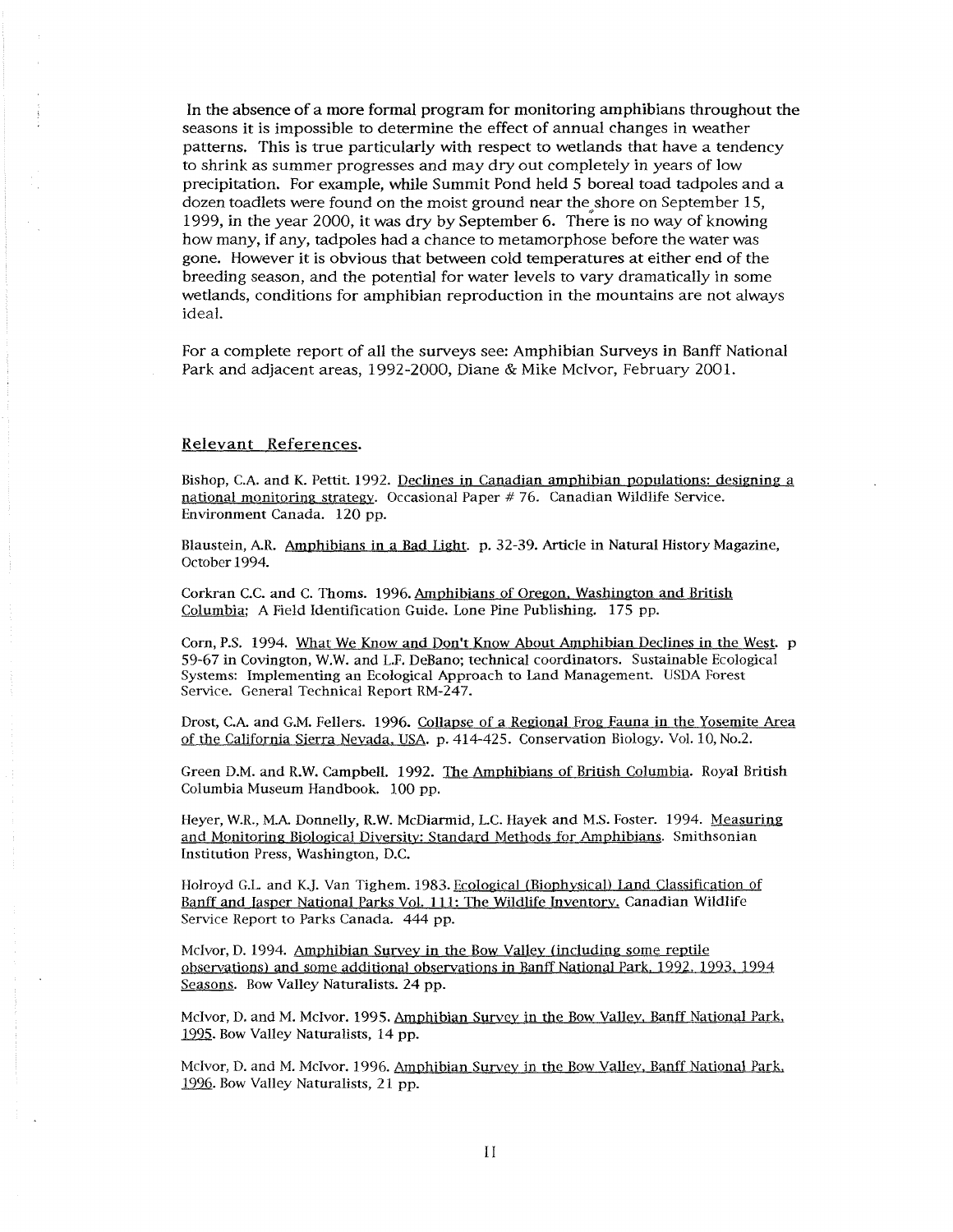McIvor, D. and M. McIvor. 1997. Amphibian Survey in Banff National Park, 1997. Bow Valley Naturalists, 29 pp.

McIvor, D. and M. McIvor. 1998. Amphibian Surveys in Banff National Park and Adjacent Areas 1992-1997. Bow Valley Naturalists, 46 pp.

McIvor, D. and M. McIvor. 1999. Amphibian Surveys in Banff National Park, 1998. Bow Valley Naturalists, 15 pp.

McIvor, D. and M. McIvor. 1999. Amphibian Surveys in Banff National Park and Adjacent Areas 1992-1998. Bow Valley Naturalists, 56 pp.

McIvor, D. and M. McIvor. 1999. Amphibian Surveys in Banff National Park, 1999. Bow Valley Naturalists, 17 pp.

McIvor, D. and M. McIvor. 1999. Amphibian Surveys in Banff National Park and Adjacent Areas 1992-1999. Bow Valley Naturalists, 66 pp.

Pacas, C., D. Bernard, N. Marshall and J. Green. 1996. State of the Banff-Bow Valley: A Compendium of Information. Prepared for the Banff Bow Valley Study. Department of Canadian Heritage, Ottawa, Ontario. 291 pp. and appendices.

Parks Canada. 1995. Initial Assessment of Proposed Improvements (sic) to Trans Canada Highway in Banff National Park. Phase III A. Sunshine Interchange to Castle Mountain Interchange. Parks Canada, Calgary, AB. 6 Sections and References.

Russell, A.P. and A.M. Bauer. 1993. 'The Amphibians and Reptiles of Alberta. University of Calgary Press, 264 pp.

Salt, ].R. 1979. Some Elements of Amphibian Distribution and Biology in the Alberta Rockies. p. 125-136. Alberta Naturalist. Vol. 9, no. 3.

Seburn, D. 1993. Handbook for Monitoring the Amphibians of Alberta. Prepared for Alberta Environmental Protection, Fish and Wildlife Service. 64 pp.

Stebbins, R.C. 1985. A Field Guide to Western Reptiles and Amphibians. Peterson Field Guide Series. Houghton Mifflin Co. Boston.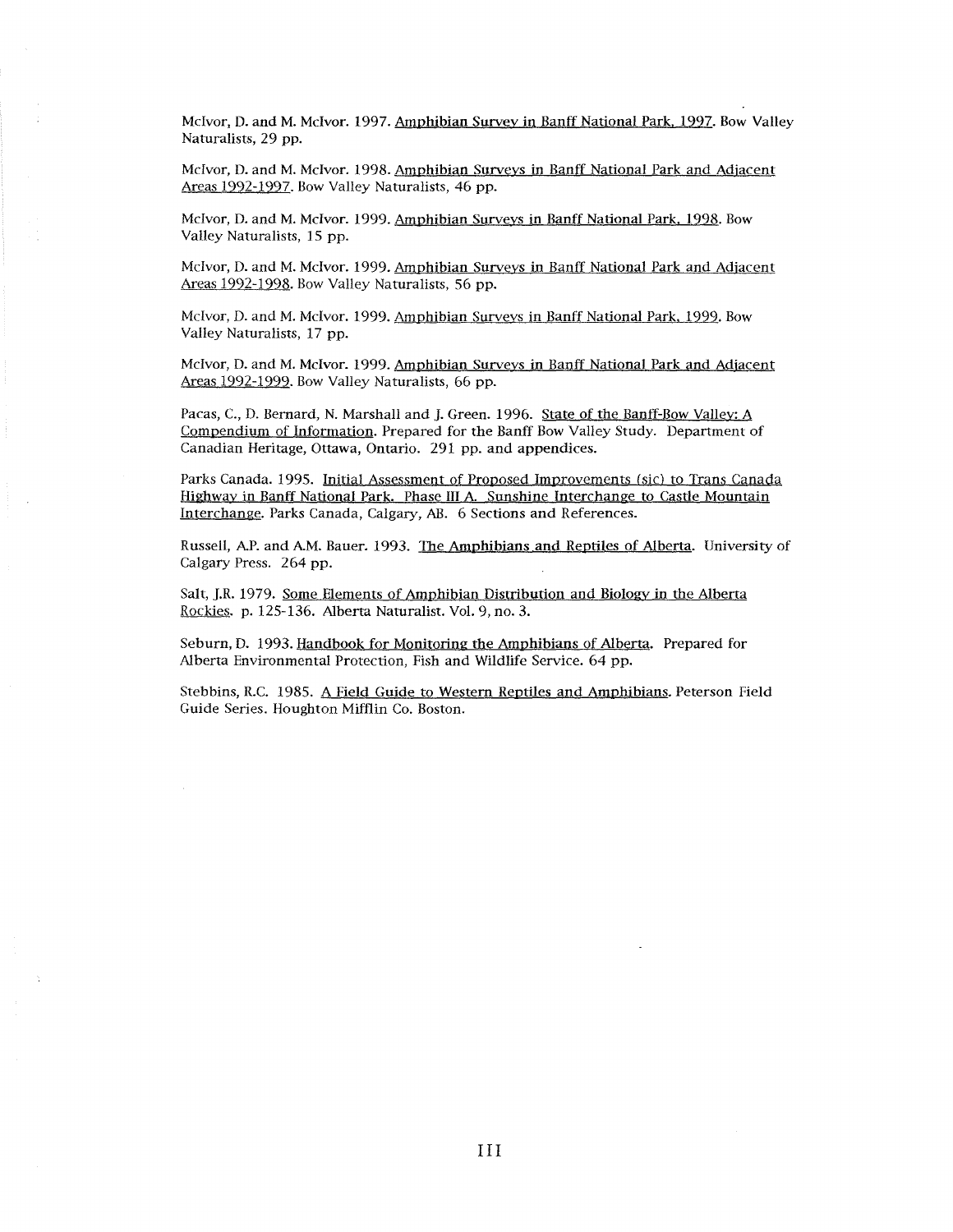## **AMPHIBIAN SURVEYS IN BANFF NATIONAL PARK AND ADJACENT AREAS. 2000**  AMPHIBIAN SURVEYS IN BANFF NATIONAL PARK AND ADJACENT AREAS, 2000 Diane & Mike McIvor, February 2001. Diane & Mike McIvor, February 2001,

 $\langle$ 

 $\frac{1}{2}$ 

e-mail: <mcivor@telusplanet.neb Phone: (403) 762-4160,<br>e-mail: <mcivor@telusplanet.net> Box 114, Banff, AB TOL OCO Box 114, Banff, AB TOL OCO Phone: (403) 762-4160,

# **Abbreviations used in this report for amphibians (as per Macdonald,** C., **W.E. Roberts, D.M.** Ealey~ **The Vertebrate Species of Alberta. Alberta Naturalist, Vol. 23, No.3, Federation of Alberta Naturalists)**  Abbreviations used in this report for amphibians (as per Macdonald, C., W.E. Roberts, D.M. Ealey, <u>The Vertebrate Species of Alberta,</u><br>TISA theer salamander (Ambystoma tigrinum, Green) Alberta Naturalist, Vol. 23, No. 3, F

- tiger salamander (Ambystoma tigrinum, Green)
	- **LTSA**  long-toed salamander (Ambystoma macrodactylum, Baird)
- boreal toad (also known as western toad) (Bufo boreas boreas, Baird and Girard) tiger salamander (Ambystoma tigrinum, Green)<br>long-toed salamander (Ambystoma macrodactylum, Baird)<br>boreal toad (also known as western toad) (Bufo boreas boreas, Baird and Girard) BOTO
	- sonal chorus recommensions in the content of the particle of the particle of Pseudacris triseriata maculata, Agassiz) wood frog (Rana sylvatica, Le Conte) boreal chorus frog (Pseudacris triseriata maculata, Agassiz) **BCFR** 
		- **WOFR**  wood frog (Rana sylvatica, Le Conte)
- Green et al. 1997 spotted frog (Rana pretiosa, Baird and Girard), reclassified as Columbia Spotted Frog (Rana luteiventris), Green et al. 1997<br>wandering garter snake (Thamnophis elegans vagrans, Baird and Girard) spotted frog (Rana pretlosa, Baird and Girard), reclassified as Columbia Spotted Frog (Rana luteiventris), wandering garter snake (Thamnophis elegans vagrans, Baird and Girard) **WGSN SPFR**

# CODES FOR WIND SPEED AND SKY CONDITIONS **CODES FOR WIND SPEED AND SKY CONDITIONS**

Temperature, wind and sky conditions (T.W.S.) are indicated using numbers: Temperature in degrees Celsius; wind speed<br>according to the Beaufort Scale; and sky conditions using Weather Bureau code numbers as is done for Bre according to the Beaufort Scale; and sky conditions using Weather Bureau code numbers as is done for Breeding Bird Surveys. Temperature. wind and sky conditions (T.W.S.) are indicated using numbers: Temperature in degrees Celsius; wind speed

## **WIND SPEED CODES: WIND SPEED CODES:**

| Vind Speed in miles/h                 | ndicators of Wind Speed                                                                                                                                                                                                                                                                     |
|---------------------------------------|---------------------------------------------------------------------------------------------------------------------------------------------------------------------------------------------------------------------------------------------------------------------------------------------|
| ess than<br>$\frac{1}{4}$ to 7<br>to? | small trees in leaf sway; crested wavelets on inland waters<br>eaves, small twigs in constant motion; light flag extended.<br>taises dust and loose paper; small branches are moved.<br>Vind direction shown by smoke drift.<br>Wind felt on face; leaves rustle.<br>smoke rises vertically |

## **SKY CONDITION CODES: SKY CONDITION CODES:**

- o Clear or a few clouds
- 1 Partly cloudy (scattered) or variable sky
	- 2 Cloudy (broken) or overcast
	- 4 Fog or smoke
		-
		- 5 Drizzle 7 Snow
			- 8 Showers
-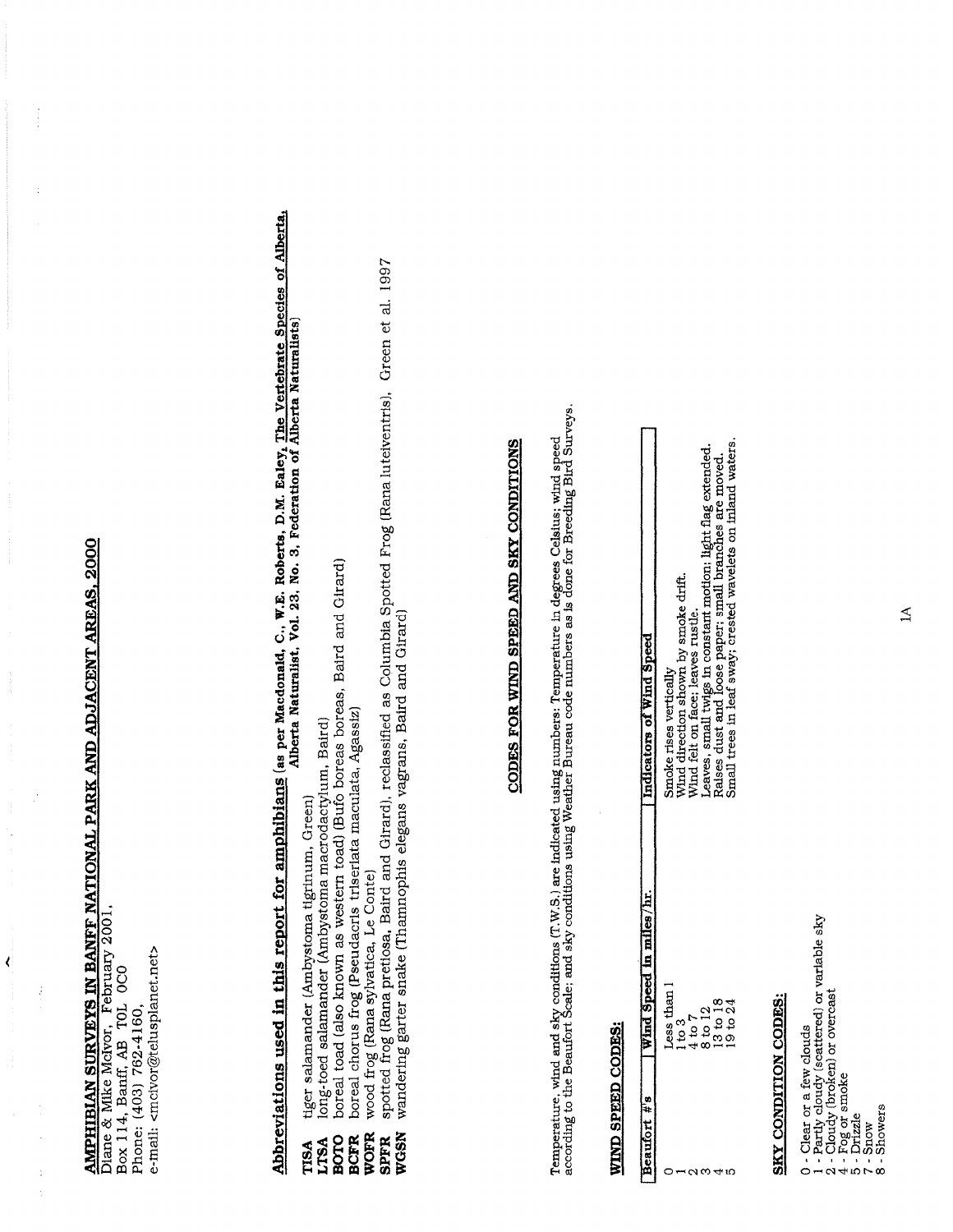**AREAS IN BANFF NATIONAL PARK**  AREAS IN BANFF NATIONAL PARK

> **LOCATION: Carrot Creek Area and east.**  LOCATION: Carrot Creek Area and east.<br>SITE DESCRIPTION:

 $\ddot{\phantom{0}}$ 

 $\ddot{\cdot}$  $\frac{1}{2}$  **SITE DESCRIPTION: Carrot Lake (UTM: PG092678)** located south of the TCH. west of Carrot Creek. It is a large pond with beaver channels.

Carrot Lake (UTM: PG092678) located south of the TCH, west of Carrot Creek. It is a large pond with beaver channels.<br>Wolfwillow Wetland (UTM: PG075690) located west of Carrot Lake. A series of channels and pools between Ca **Wolfwillow Wetland (UTM: PG075690)** located west of Carrot Lake. A series of channels and pools between Carrot Lake and CP tracks.

| seen by              |                                                                                                |                                  | <b>A&amp;DM</b> | VCP31                                                                                                                                                                                                       |
|----------------------|------------------------------------------------------------------------------------------------|----------------------------------|-----------------|-------------------------------------------------------------------------------------------------------------------------------------------------------------------------------------------------------------|
| NOTES                | Carrot Lake. Toadlets found at N/W end of lake. Adult found on shore, 15 m. [ MM<br>from lake. |                                  |                 | Carrot Lake. Seen 5 m from water at the edge of N/W channel of lake.<br>Carrot Lake. No sign of BOTO. Heard wolf howling.<br>Wolfwillow Wetland. Adult on shore by one of the long narrow ponds.<br>Picture |
| adult                |                                                                                                |                                  |                 |                                                                                                                                                                                                             |
| Sunof.               | ဖ                                                                                              |                                  |                 |                                                                                                                                                                                                             |
| <b>Tarvae</b>        |                                                                                                |                                  |                 |                                                                                                                                                                                                             |
| mass                 |                                                                                                |                                  |                 |                                                                                                                                                                                                             |
| $7/W/S$ SPECIE $egg$ |                                                                                                | DOIC<br>B                        |                 | <u>L BOLO</u>                                                                                                                                                                                               |
|                      |                                                                                                | 72/0/0                           |                 |                                                                                                                                                                                                             |
|                      |                                                                                                |                                  |                 |                                                                                                                                                                                                             |
| TIME 120             |                                                                                                | 13.15                            | 15:80           | <b>14:15</b>                                                                                                                                                                                                |
| DATE                 | 00/09/04                                                                                       | 00/09/23<br>00/10/09<br>00/05/31 |                 |                                                                                                                                                                                                             |

## LAKE MINNEWANKA LOOP **LAKE MINNEWANKA LOOP**

### **LOCATION: 2·JACK LAKE AREA.**  LOCATION: 2-JACK LAKE AREA.<br>SITE DESCRIPTION: **SITE DESCRIPTION:**

Lakeside Pond. (UTM: PG046758) pond full of emerging vegetation on east on side of road, north end of 2 Jack Lakeside Campground. **Lakeside pond. (UTM: PG046758)** pond full of emel'ging vegetation on east on side of road. north end of 2 Jack Lakeside Campground.

| seen by                     |                                                                       |                        | M&DM                                                                                                                                                                                                                                     |  |                                                                                                                                |  |
|-----------------------------|-----------------------------------------------------------------------|------------------------|------------------------------------------------------------------------------------------------------------------------------------------------------------------------------------------------------------------------------------------|--|--------------------------------------------------------------------------------------------------------------------------------|--|
|                             | Lakeside Pond. Saw 9 WOFR. Faint calls. Found eggs, 1 of 17, at S end | in water 7.5 cm. deep. | <b>Lakeside Pond.</b> Saw old egg masses $(17)$ plus additional fresh ones; 1 of 1, 1<br>1 of 1, 1 of 1, 1 of 1, 1 of 1, 1 of 1, 1 of 5, 1 of 1, 1 of 1, 1 of 1, 1 of 1, 1 of 5, 1<br>1 of 1, 1 of 1, 1 of 1, 1 of 1. 16 of those were f |  | elongating but not as advanced as the 17 reported earlier. Those had started to<br>hatch. Saw 1 dead adult WOFR and one alive. |  |
|                             |                                                                       |                        |                                                                                                                                                                                                                                          |  |                                                                                                                                |  |
| [young   adult   NOTES      |                                                                       |                        |                                                                                                                                                                                                                                          |  |                                                                                                                                |  |
| larvae                      |                                                                       |                        |                                                                                                                                                                                                                                          |  |                                                                                                                                |  |
| $1.77W/S$ SPECIE egg $1.44$ |                                                                       |                        |                                                                                                                                                                                                                                          |  |                                                                                                                                |  |
|                             |                                                                       |                        |                                                                                                                                                                                                                                          |  |                                                                                                                                |  |
|                             |                                                                       |                        |                                                                                                                                                                                                                                          |  |                                                                                                                                |  |
| ጅያ<br>                      |                                                                       |                        |                                                                                                                                                                                                                                          |  |                                                                                                                                |  |
| TIME                        |                                                                       |                        |                                                                                                                                                                                                                                          |  |                                                                                                                                |  |
| DATE                        | 1/05/02                                                               |                        | 0/05/16                                                                                                                                                                                                                                  |  |                                                                                                                                |  |

# LOCATION: **Quiet Pond** (UTM: PGO35745).<br>SITE DESCRIPTION: small pond south east of Bankhead. **LOCATION: Quiet Pond (UTM: PG035745).**

**SITE DESCRIPTION:** small pond south east of Bankhead.

| seen by         | <b>M&amp;DM</b>                                                            |                                                                                                                                                                                                                                                                                                                                                                                                       |                                               |
|-----------------|----------------------------------------------------------------------------|-------------------------------------------------------------------------------------------------------------------------------------------------------------------------------------------------------------------------------------------------------------------------------------------------------------------------------------------------------------------------------------------------------|-----------------------------------------------|
| I NOTES         | Found the egg masses in middle of wetland $S/W$ of Quiet Pond. Eggs fresh. | None heard. Slush on 2/3 of the lake. Nothing seen or heard at the lake.<br>Pools W of Quiet Pond. Mostly older WOFR egg masses, few fresh eggs, 2<br>hatchlings. LTSA eggs: 6 in middle pool, 1 in W pool (1 egg mass mostly dead).                                                                                                                                                                  | පි<br>All eggs seen on N shore of Quiet Pond. |
|                 |                                                                            |                                                                                                                                                                                                                                                                                                                                                                                                       |                                               |
| I young   adult |                                                                            |                                                                                                                                                                                                                                                                                                                                                                                                       |                                               |
| larvae          |                                                                            |                                                                                                                                                                                                                                                                                                                                                                                                       |                                               |
| ने egg<br>mass  |                                                                            |                                                                                                                                                                                                                                                                                                                                                                                                       |                                               |
|                 |                                                                            |                                                                                                                                                                                                                                                                                                                                                                                                       |                                               |
| T/W/S SPECIE    | 10/2/2 WOFR                                                                | $\begin{array}{ c c c c c c c } \hline \rule{0pt}{2ex} & \rule{0pt}{2ex} \rule{0pt}{2ex} \rule{0pt}{2ex} \rule{0pt}{2ex} & \rule{0pt}{2ex} \rule{0pt}{2ex} \rule{0pt}{2ex} \rule{0pt}{2ex} & \rule{0pt}{2ex} \rule{0pt}{2ex} \rule{0pt}{2ex} & \rule{0pt}{2ex} \rule{0pt}{2ex} \rule{0pt}{2ex} & \rule{0pt}{2ex} \rule{0pt}{2ex} \rule{0pt}{2ex} & \rule{0pt}{2ex} \rule{0pt}{2ex} \rule{0pt}{2ex} &$ |                                               |
| $\frac{1}{2}$   |                                                                            |                                                                                                                                                                                                                                                                                                                                                                                                       |                                               |
| TIME.           |                                                                            | 97:91                                                                                                                                                                                                                                                                                                                                                                                                 |                                               |
| DATE            | $0.04/28$ 13:00 8.5                                                        | 70/05/09                                                                                                                                                                                                                                                                                                                                                                                              | $00/05/09$   15:55                            |

AMPHIBIAN SURVEYS IN BANFF NATIONAL PARK AND ADJACENT AREAS, 2000 Diane & Mike McNor, February, 2001 AMPHIBIAN SURVEYS IN BANFF NATIONAL PARK AND ADJACENT AREAS 2000 Diane & Mike Mcivor. february, 2001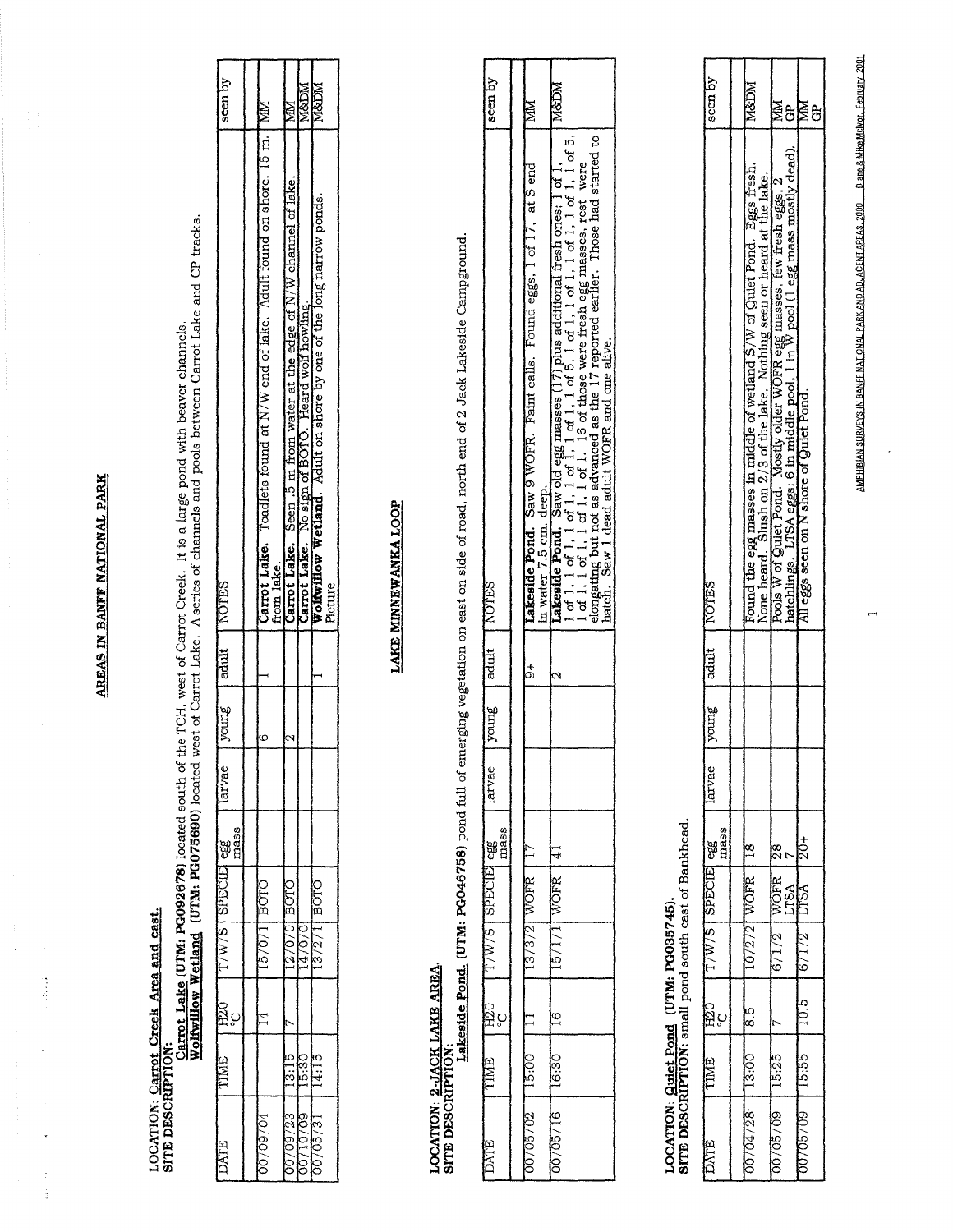**LOCATION: North Old Dump Wetland (UTM: PG038742).** 

LOCATION: <u>North Old Dump Wetland</u> (UTM: PG038742).<br>SITE DESCRIPTION: shallow pond choked full of reeds and sedges, north of road through old dump site on Lake Minnewanka road loop.<br>Next and Mercent Maria Road (UTM: PG0397 **SITE DESCRIPTION:** shallow pond choked full of reeds and sedges. north of road through old dump site on Lake Minnewanka road loop. **Vernal Pool (UTM: PG039741)** Small pool east of North OlcfDump Wetland.

**The Second State** 

| seen by               | <b>M&amp;DM</b>                                                                                                                                                   | M&DM                                                                                                                                                                                                                               | M&DM                                                                                                                              | <b>M&amp;DM</b>                                                                       | ŽМ                                                                                                                                                                                                            | <b>M&amp;DM</b>                                                           | ŠМ                |
|-----------------------|-------------------------------------------------------------------------------------------------------------------------------------------------------------------|------------------------------------------------------------------------------------------------------------------------------------------------------------------------------------------------------------------------------------|-----------------------------------------------------------------------------------------------------------------------------------|---------------------------------------------------------------------------------------|---------------------------------------------------------------------------------------------------------------------------------------------------------------------------------------------------------------|---------------------------------------------------------------------------|-------------------|
| I NOTES               | North Old Dump. 10 seen and heard in usual site, 1 in pond just below<br>road. Water only on E side of wetland. Ice still under water and ice<br>shelf on W side. | same general area as previous years, on E side of pond. Picture of mated<br>North Old Dump. Heard some calling all through pond. Counted 12 in a<br>small area. Eggs: 1 of 1, 1 of 1 egg masses not far from each other in<br>Dair | North Oid Dump. Still calling all through pond. Poor light. Could not see<br>eggs well. Found some at N/E end: 1 of $4$ , 1 of 7. | North Old Dump. Still many calling, Saw one mated pair. Egg masses:<br>of 16, 1 of 1. | North Old Dump. Egg masses seen previously had not changed. Water<br>levels going down. 4 egg masses now partially above water. New eggs:<br>1 of 58 (1 with dead embryos) seen on E side. Water 30 cm, deep. | Vernal Pool. Nothing seen or heard. Very shallow water at W half of pond. | Vernal Pool. Drv. |
| adult                 |                                                                                                                                                                   | many                                                                                                                                                                                                                               | many                                                                                                                              | many                                                                                  | some                                                                                                                                                                                                          |                                                                           |                   |
| young                 |                                                                                                                                                                   |                                                                                                                                                                                                                                    |                                                                                                                                   |                                                                                       |                                                                                                                                                                                                               |                                                                           |                   |
| larvae                |                                                                                                                                                                   |                                                                                                                                                                                                                                    |                                                                                                                                   |                                                                                       |                                                                                                                                                                                                               |                                                                           |                   |
| mass                  |                                                                                                                                                                   |                                                                                                                                                                                                                                    |                                                                                                                                   | $\overline{17}$                                                                       |                                                                                                                                                                                                               |                                                                           |                   |
|                       |                                                                                                                                                                   | $12/1/1$ WOFR 12                                                                                                                                                                                                                   |                                                                                                                                   |                                                                                       |                                                                                                                                                                                                               |                                                                           |                   |
| $T1/W/S$ SPECIE $egg$ | 10/2/1 WOFR                                                                                                                                                       |                                                                                                                                                                                                                                    | 15/1711 WOFR 1                                                                                                                    | $9/2/5$ (WOFR)                                                                        | 13/3/21 WOFR 175                                                                                                                                                                                              | 10/27                                                                     |                   |
| $\frac{1}{2}$         | $\frac{3}{2}$                                                                                                                                                     | $\frac{3}{2}$                                                                                                                                                                                                                      | $\tilde{\Gamma}_4$                                                                                                                |                                                                                       | 11.5                                                                                                                                                                                                          |                                                                           |                   |
| TIME                  | 16:15                                                                                                                                                             |                                                                                                                                                                                                                                    |                                                                                                                                   | 14:30                                                                                 | 15:30                                                                                                                                                                                                         | 16:25                                                                     |                   |
| DATE                  | 00/04/23                                                                                                                                                          | $00/04/26$ 16:15                                                                                                                                                                                                                   | $00/04/27$   17:30                                                                                                                | 00/04/28                                                                              | 00/05/02                                                                                                                                                                                                      | 00/04/23                                                                  | 00/05/24          |

# **LOCATION: Amphibian World (UTM: PG040738).**

LOCATION: Amphibian World (UTM: PGO40738).<br>SITE DESCRIPTION: shallow sedge marsh below the old dump site south of Lake Minnewanka Loop (also called South Old Dump Wetland). **SITE DESCRIPTION:** shallow sedge marsh below the old dump site south of Lake Minnewanka Loop (also called South Old Dump Wetland).

| seen by                                                             | <b>M&amp;DM</b>                                                                                 |                                                                                                                                                                              |
|---------------------------------------------------------------------|-------------------------------------------------------------------------------------------------|------------------------------------------------------------------------------------------------------------------------------------------------------------------------------|
| young   adult   NOTES                                               | Nothing heard from top of hillside. West pond fully open. Main pond partially<br>open at W end. | deard WOFR at W end of main pond. Eggs in W pond and on N side; 1 of 85. NM<br>1 of 2, 1 of 2. Water depth 18 cm. LTSA eggs seen in W Pond attached to old<br>dead horsetail |
|                                                                     |                                                                                                 | $\frac{4}{5}$                                                                                                                                                                |
|                                                                     |                                                                                                 |                                                                                                                                                                              |
| larvae                                                              |                                                                                                 |                                                                                                                                                                              |
|                                                                     |                                                                                                 |                                                                                                                                                                              |
|                                                                     |                                                                                                 | $\frac{14/3/2}{1480}$ WOFR 189                                                                                                                                               |
| $\frac{\text{seur}}{\text{go}}$ and $\frac{\text{seur}}{\text{go}}$ |                                                                                                 |                                                                                                                                                                              |
| ਨਨ।<br>07H                                                          |                                                                                                 |                                                                                                                                                                              |
| TIME                                                                |                                                                                                 |                                                                                                                                                                              |
| DATE                                                                | $0/04/23$ 16:35                                                                                 | 0/05/02 15:50                                                                                                                                                                |

# **LOCATION: Osprey Pond** (UTM: **PG048735).**

LOCATION: Osprey Pond (UTM: PG048735).<br>SITE DESCRIPTION: located east of Amphibian World and north of surge tower, west of re-located Osprey nest. **SITE DESCRIPTION:** located east of Amphibian World and north of surge tower, west of re-Iocated Osprey nest.

| seen by       |                                                                                                                                                                                                                                                                                                                       |
|---------------|-----------------------------------------------------------------------------------------------------------------------------------------------------------------------------------------------------------------------------------------------------------------------------------------------------------------------|
|               | WOFR egg masses mostly on S side. A large cluster of 126 found in S/E corner.   M&DM<br>Most were hatchlings, elongated embryos, $10\%$ dead eggs. A few fresh egg masses nearby; 1 of 1, 1 of 1, 1 of 7, 1 of 1, 1 of 1, 1 of 1, 1 of 1, 1 of 1, 1 of 1, 1 of 1, 1 of 1, 1 of 1, 1 of 1, 1 of 1, 1 of 1, 1 of 1, 1 o |
|               | $\frac{1}{4}$                                                                                                                                                                                                                                                                                                         |
| soung ladult  |                                                                                                                                                                                                                                                                                                                       |
| larvae        |                                                                                                                                                                                                                                                                                                                       |
| । egg<br>mass |                                                                                                                                                                                                                                                                                                                       |
|               | TSA                                                                                                                                                                                                                                                                                                                   |
|               |                                                                                                                                                                                                                                                                                                                       |
|               |                                                                                                                                                                                                                                                                                                                       |
|               |                                                                                                                                                                                                                                                                                                                       |
|               |                                                                                                                                                                                                                                                                                                                       |

AMPHIBIAN SURVEYS IN BANFF NATIONAL PARK AND ADJACENT AREAS, 2000 Diane & Mike Michor. February, 2001 AMPHIBIAN SURVEYS IN BANFF NATIONAL PARKANQ ADJACENT AREAS 2000 Diane & Mike Mcivor February,2001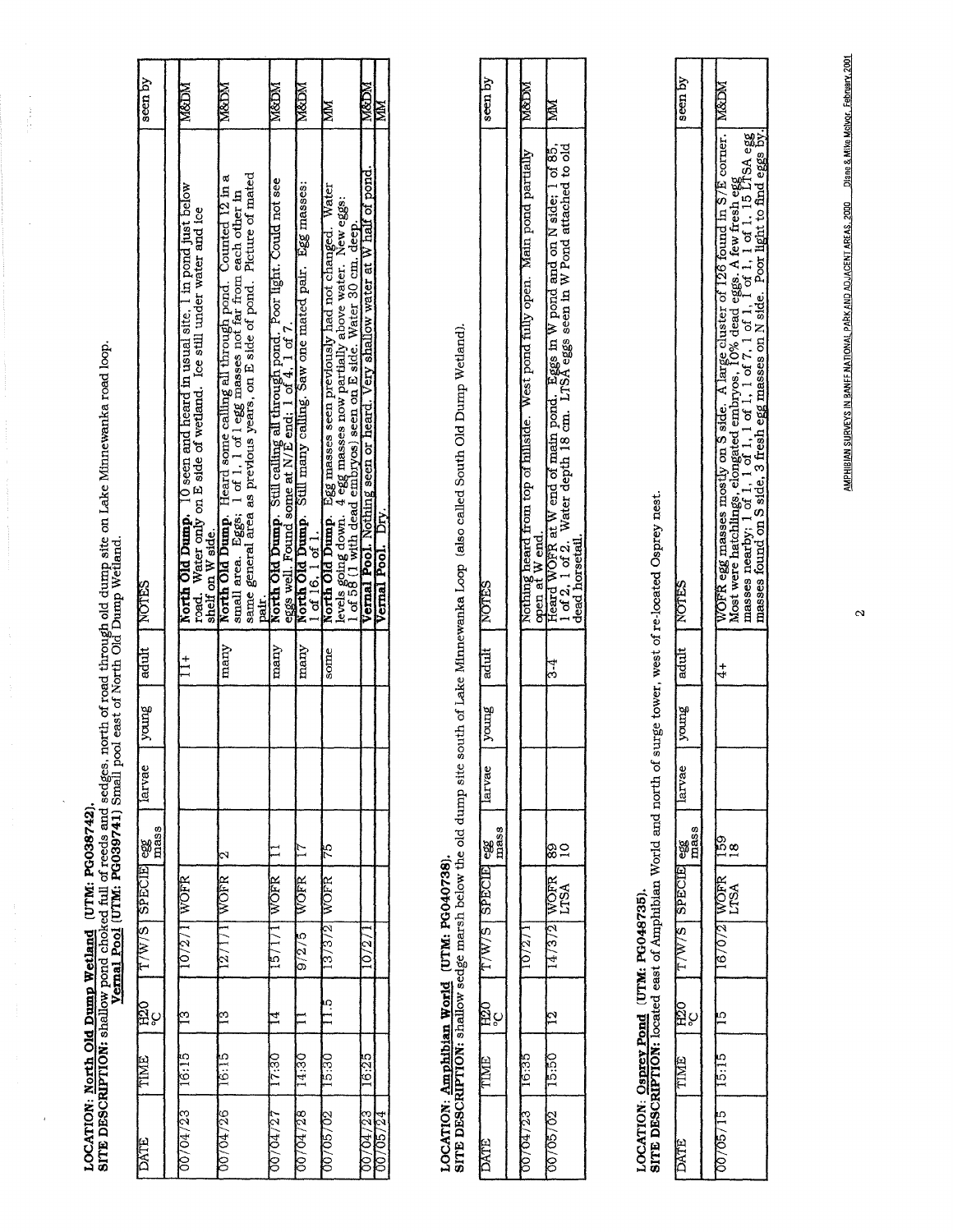| <b>NOTES</b><br>adult<br>young<br>larvae<br>egg<br>mass<br><b>SPECIE</b><br>1.5/M/L<br>्<br>नेट<br>TIME                                                                                                                                                                                                      | seen by                 |  |
|--------------------------------------------------------------------------------------------------------------------------------------------------------------------------------------------------------------------------------------------------------------------------------------------------------------|-------------------------|--|
| Horsetail Wetland. Nothing seen or heard                                                                                                                                                                                                                                                                     | ÌМ                      |  |
| VERMILION LAKES AREA                                                                                                                                                                                                                                                                                         |                         |  |
| <b>SITE DESCRIPTION:</b> marsh complex fed by a sulphur spring.<br>Horse Harry (UTM: NG993700) located adjacent to Warner's Stables, northeast of Cave & Basin.<br>Sundance Pond (UTM: NG987697) located between Warner's stables and the<br>LOCATION: Cave & Basin Area. (UTM: NG985695).                   |                         |  |
| NOTES<br>adult<br>Young<br>larvae<br>egg<br>mass<br><b>SPECIE</b><br>2/M/1<br>g<br>≌<br>TIME                                                                                                                                                                                                                 | seen by                 |  |
| <b>Horse Barns.</b> Heard and seen in a puddle in the canal W of barns.<br>few<br>WOFR<br>WOFR<br>127<br>$\overline{\mathbf{c}}$<br>01:40<br>(7.30                                                                                                                                                           | <b>M&amp;DM</b><br>MGRW |  |
| <b>Sundance Pond.</b> Heard a few in this pond at W end of wet sedge meadow.<br><b>Sundance Pond.</b> WOFR egg masses seen at W end and along the S/W<br>shore. Most egg masses were single: 1 of 1, 1 of 1, 1 of 1 (silted), 1 of 1,<br>1 of 1,<br>60 cm.<br>ನೆ -<br>WOFR<br><b>LTSA</b><br>15/2/2<br>16:45 | M&DM                    |  |
| Dennis Herman reported seeing a LTSA in his yard at 141A Cave Ave.<br>Eggs near surface.<br>LTSA                                                                                                                                                                                                             | F                       |  |
| SITE DESCRIPTION: pond located just east of Norquay Interchange on north side of TCH. The pond is choked with reeds and sedges.<br>LOCATION: Norquay Pond. [UTM: NG991715]                                                                                                                                   |                         |  |
| NOTES<br>adult<br>young<br>larvae<br>mass<br>egg<br>$T/W/S$ SPECIE<br>ದ<br>ದೇ<br>TIME                                                                                                                                                                                                                        | seen by                 |  |
| Seen in ditch. Very little water in ditch forming pools. 3 fresh egg masses,<br>others starting to elongate.<br>$\overline{51}$<br>LTSA<br>14/3/2<br>$\frac{10}{2}$<br>16:30                                                                                                                                 | MИ                      |  |

**CASCADE VALLEY** 

CASCADE VALLEY

LOCATION: <u>Vermilion Lakes complex.</u> Major wetland forming 3 lakes in BNP west of town of Banff and south of TCH.<br>SITE DESCRIPTION: W13 West (UTM: NG953698), wetland west of VL3. includes beaver pond and smaller ponds. **LOCATION: Vermilion Lakes complex.** Major wetland forming 3 lakes in BNP west of town of Banff and south of TCH. **SITE DESCRIPTION:** 

**VL3 West (UTM: NG953698).** wetland west of VL3, includes beaver pond and smaller ponds.

| seen by               | $\frac{a}{1}$                                                                 |                                                                                      |
|-----------------------|-------------------------------------------------------------------------------|--------------------------------------------------------------------------------------|
| voung   adult   NOTES | <b>TVL3 West.</b> Heard while canoeing on the Bow as they got near the Osprey | nest on the CP tracks just W of VL3.<br>VL3 West. Found on the shore of beaver pond. |
|                       | က<br>လ                                                                        |                                                                                      |
|                       |                                                                               |                                                                                      |
| larvae                |                                                                               |                                                                                      |
| egg<br>mass           |                                                                               | ううり                                                                                  |
| $\frac{3}{5}$         |                                                                               |                                                                                      |
|                       |                                                                               |                                                                                      |
|                       |                                                                               |                                                                                      |

AMPHIBIAN SURVEYS IN BANFF NATIONAL PARK AND AD MCENT AREAS, 2000 Dians & Mike McIvor. February, 2001 AMPHIBIAN SURVEYS IN BANFF NATIONAl PARK AND ADJACENT AREAS. 200Q Diane & Mike Mcivor. Febrnary 2001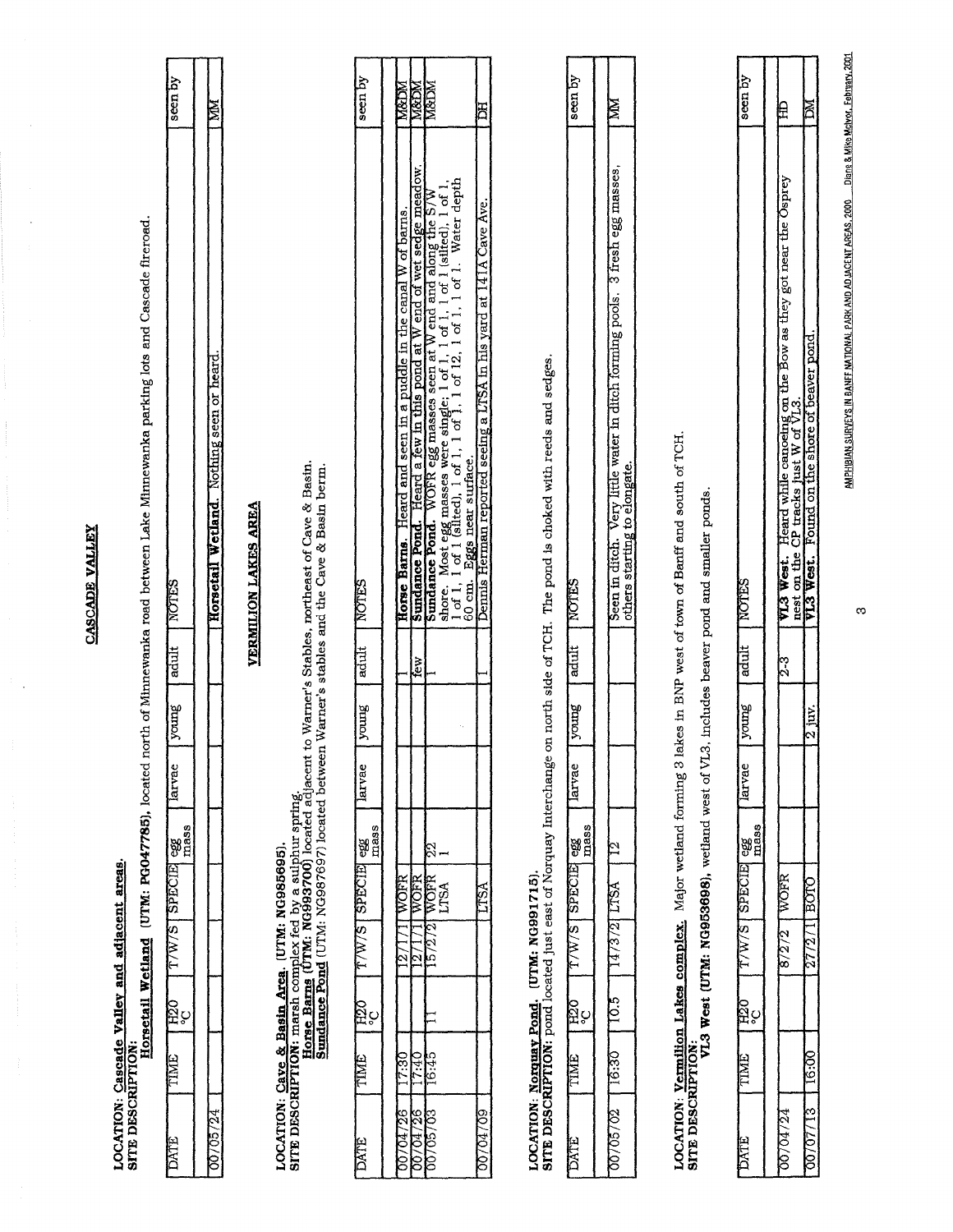### **SUNSHINE WEILANDS** SUNSHINE WETLANDS

LOCATION: Sunshine Wetlands. (UTM: NG908682).

LOCATION: Sunshine Wetlands. (UTM: NG908682).<br>SITE DESCRIPTION: calcaerous ponds just west of Sunshine turn-off, on north side and beside the TCH.<br>SITE DESCRIPTION: calcaerous pond #1 & West (UTM: NG907682).<br>Pond #2 (UTM: SITE DESCRIPTION: calcaerous ponds just west of Sunshine turn-off, on north side and beside the TCH. Pond #1 & West (UTM: NG907682). Pond #2 (UTM: NG907683).

Pond #3 (UTM: NG908685). Pond #4 (Ochre Pond) (UTM: NG907685).

Ochre Minor (UTM: NG907686).

| seen by        | <b>M&amp;DM</b>                                                                              | <b>M&amp;DM</b>                                                                                                                                                                         | ÑМ                                                                                                                                                            | Μ                               | <b>MGRYN</b>                                      | ZМ               | ΜИ                                                                                                                                                                                         | ΜМ                  | <b>MGPN</b>                                                           | ķ                                                                                                                                                                                                                     | ΜИ                                                                        | MGRW                                                                                                                                                                                                                                                                                       | ŘИ                                                                                           | MМ                    | MGRAN                                           | ŠЕ                    |
|----------------|----------------------------------------------------------------------------------------------|-----------------------------------------------------------------------------------------------------------------------------------------------------------------------------------------|---------------------------------------------------------------------------------------------------------------------------------------------------------------|---------------------------------|---------------------------------------------------|------------------|--------------------------------------------------------------------------------------------------------------------------------------------------------------------------------------------|---------------------|-----------------------------------------------------------------------|-----------------------------------------------------------------------------------------------------------------------------------------------------------------------------------------------------------------------|---------------------------------------------------------------------------|--------------------------------------------------------------------------------------------------------------------------------------------------------------------------------------------------------------------------------------------------------------------------------------------|----------------------------------------------------------------------------------------------|-----------------------|-------------------------------------------------|-----------------------|
| NOTES          | $\overline{\text{Pool}}$ #1. Found on E side; WOFR egg masses (fresh) and LTSA eggs, embryos | elongating, a few dead eggs. Water levels the lowest we have seen since $1992$ .<br><b>Pond #1.</b> BOTO egg masses in S Bay. Juvenile (30-35 mm.) on W side of pond.<br>depth: 3-4 cm. | <b>Pond #1.</b> BOTO tadpoles found mostly on E side and N end., concentrated in<br>shallow water (2 cm. deep). A few showing hind legs. Saw adult on E side. | Pond #1. Toadlets $10 - 20$ mm. | Embryos starting to elongate.<br>West of Pond #1. | West of Pond #1. | <b>Pond #2.</b> Adult WOFR found at N end. BOTO tadpoles found on E side and S<br>end in several concentrations in shallow water. None with legs showing.<br>Juveniles measure 30 - 40 mm. | Pond $#2$ .         | Pond #3. BOTO egg strings in S/E corner. Adult at N end. Water depth: | tadpoles scattered throughout pond. Juvenile measuring 25 mm. and adults<br>3-5 cm. Nothing new found in other ponds.<br><b>Pond #3. WO</b> FR juveniles less than 20 mm. Seen at N/W corner. BOTO<br>found at N end. | <b>Pond #3.</b> Froglet 15 - 25 mm. Toadlets 10-20 mm. One juvenile BOTO. | <b>Fond #4 (Ochre Pond).</b> WOFR egg masses had deteriorated, algae covered,<br>some dead eggs, some elongating embryos, few hatchlings; 1 of $7$ , 1 Of1, 1 of 1, 1 of 1, 1 of 23, 1 of 7 (3 of those masses were fresh), 1 of 1, 1<br>masses had elongated embryos and a few dead eggs. | Pond #4 (Ochre Pond). Some WOFR tadpoles showing hind legs. LTSA larvae<br>showing all legs. | Pond #4 (Ochre Pond). | Ochre Minor. One egg mass with a few dead eggs. | <b>Ochre Minor</b>    |
| adult          |                                                                                              |                                                                                                                                                                                         |                                                                                                                                                               | U,                              |                                                   |                  |                                                                                                                                                                                            |                     |                                                                       | Q                                                                                                                                                                                                                     |                                                                           |                                                                                                                                                                                                                                                                                            |                                                                                              |                       |                                                 | 1 dead                |
| young          |                                                                                              |                                                                                                                                                                                         |                                                                                                                                                               | $\frac{5}{1}$                   |                                                   | juv.             | 3 juv.                                                                                                                                                                                     |                     |                                                                       | 3 juv.<br>1 juv.                                                                                                                                                                                                      | iuv.<br>$\Xi$<br>$\overline{a}$                                           |                                                                                                                                                                                                                                                                                            |                                                                                              | - 9                   |                                                 |                       |
| larvae         |                                                                                              |                                                                                                                                                                                         | 10000+                                                                                                                                                        |                                 |                                                   |                  | 1000+                                                                                                                                                                                      |                     |                                                                       | 100+                                                                                                                                                                                                                  |                                                                           |                                                                                                                                                                                                                                                                                            |                                                                                              |                       |                                                 | $100+$                |
| egg<br>mass    |                                                                                              | ఱ                                                                                                                                                                                       |                                                                                                                                                               |                                 |                                                   |                  |                                                                                                                                                                                            |                     | $\scriptstyle\sim$                                                    |                                                                                                                                                                                                                       |                                                                           | ಧ್ಯ<br>ಸ                                                                                                                                                                                                                                                                                   | $300+$                                                                                       |                       |                                                 |                       |
| <b>SPECIE</b>  | WOFR                                                                                         | <b>LTSA</b><br>BOTO                                                                                                                                                                     | <b>DOLO</b>                                                                                                                                                   | WOFR<br><b>BOTO</b>             | WOFR                                              | <b>BOTO</b>      | <b>WOFR</b><br>BOTO                                                                                                                                                                        | <b>WOFR</b><br>BOTO |                                                                       | WOFR<br>BOTO                                                                                                                                                                                                          |                                                                           | WOFR<br>LISA                                                                                                                                                                                                                                                                               | WOFR<br>LTSA                                                                                 | WOFR<br>BOTO          |                                                 | WOFR<br>WOFR<br>BOTO  |
| T/W/S          | 13/1/2                                                                                       | 6/1/2                                                                                                                                                                                   | 18/1/21                                                                                                                                                       | 20/0/2                          | Ņ<br>$\tilde{\mathfrak{G}}$                       |                  | 19/1/2                                                                                                                                                                                     | 20/0/2              | [6/1/2                                                                | 19/1/2                                                                                                                                                                                                                | 20/0/2 WOFR                                                               | 13/1/21                                                                                                                                                                                                                                                                                    | 20/1/2                                                                                       | 20/0/2                | 13/1/2                                          | 20/1/2                |
| $\frac{50}{2}$ | E                                                                                            | ≌                                                                                                                                                                                       | ₿                                                                                                                                                             |                                 | g                                                 |                  | ₨                                                                                                                                                                                          | ⊵                   | Þ                                                                     | င္ဘြ                                                                                                                                                                                                                  | ⊵                                                                         | ⊵                                                                                                                                                                                                                                                                                          | βŽ                                                                                           | k3                    | $\overline{C}$                                  | ⊵                     |
| TIME           | 15:00                                                                                        | 14:45<br>16:15                                                                                                                                                                          | 12:00-<br>16:30                                                                                                                                               | 14:15<br>16:30                  | 16:40                                             | 16:15            | 12:30<br>16:30                                                                                                                                                                             | 14:15<br>16:30      | 14:45<br>16:15                                                        | 12:00<br>16:30                                                                                                                                                                                                        | 14:15<br>16:30                                                            | 15.30                                                                                                                                                                                                                                                                                      | $\frac{12:00}{16:30}$                                                                        | 14:15<br>16:30        |                                                 | $\frac{15:45}{12:30}$ |
| <b>JUVO</b>    | 00/05/14                                                                                     | 00/05/19                                                                                                                                                                                | 00/07/08                                                                                                                                                      | 00/08/13                        | 00/05/                                            | 00/07/08         | 00/07/08                                                                                                                                                                                   | 00708713            | 00/05/19                                                              | 00/07/08                                                                                                                                                                                                              | 00/08/13                                                                  | 00/05/14                                                                                                                                                                                                                                                                                   | 00/07/08                                                                                     | 00/08/13              | 00/05/14                                        | 00/0708               |

AMPHIBIAN SURVEYS IN BANFF NATIONAL PARK AND ADJACENT AREAS, 2000. Diane & Mike Monor, February 2001 AMPHIBIAN SURVEYS IN BANFF NATIONAL PARKAND ADJACENT AREAS, 2000 Diane & Mike Mcivor, FebrUary,200l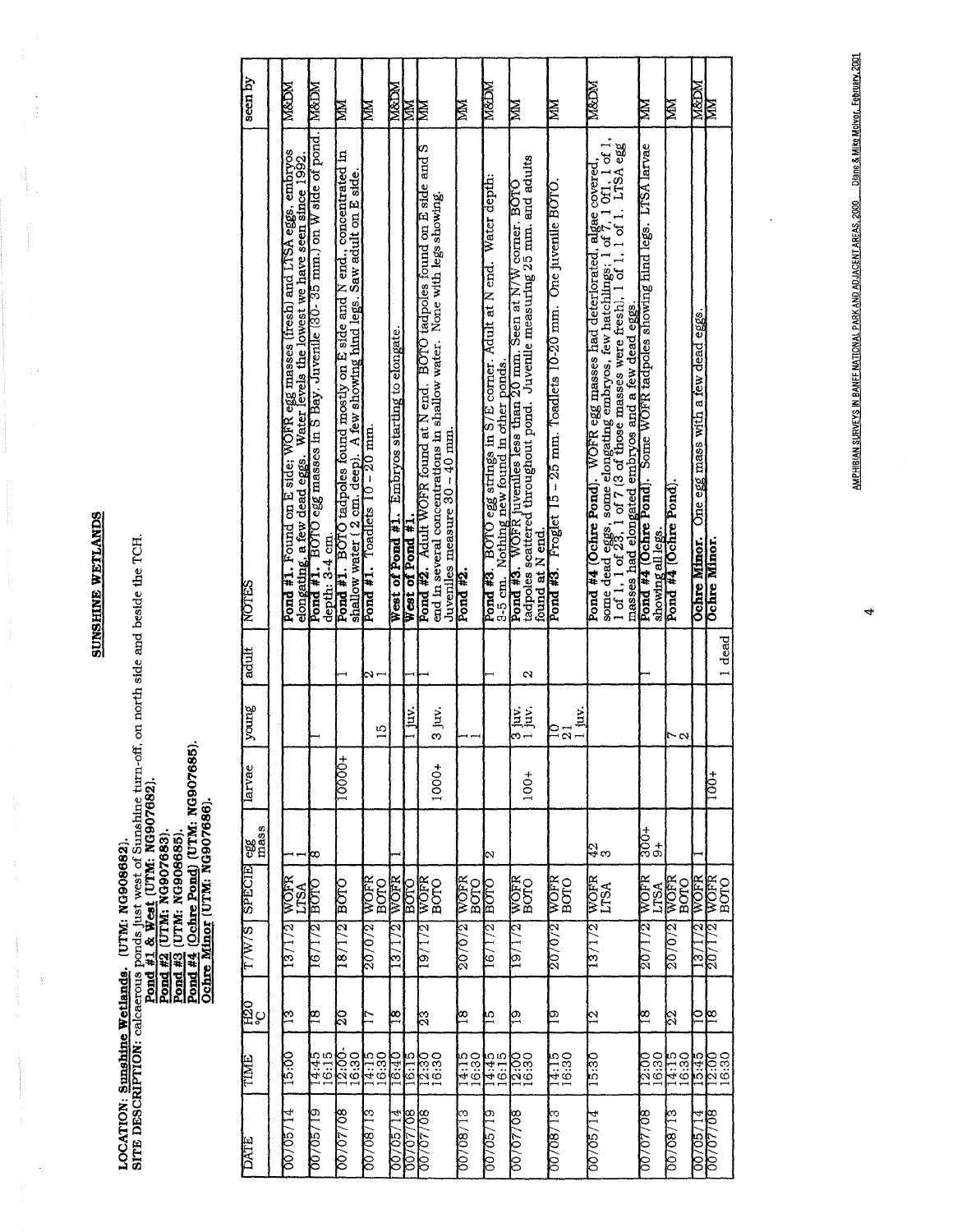LOCATION: TCH WEST **LOCATION: TCH WEST**<br>SITE DESCRIPTION: SITE DESCRIPTION:

WL-7 (Boto Pond) (km. 36.8 .37.5) (UTM: NG834749) large gravel pit with pond at east end of disturbed area. Has drainage channel to the Bow River on WL-7 [Boto Pond] (km. 36.8 -37.5) (UTM: NG834749) large gravel pit with pond at east end of disturbed area. Has drainage channel to the Bow River on<br>north side. Stump Pond and <u>West End Pond</u> are at the west end of that co north side. Stump Pond and West End Pond are at the west end of that complex.

 $\frac{1}{2}$  .

|      |  | SPECIE egg | mass | arvae | young | l adult |                                                                                                                                                    | seen by |
|------|--|------------|------|-------|-------|---------|----------------------------------------------------------------------------------------------------------------------------------------------------|---------|
|      |  |            |      |       |       |         |                                                                                                                                                    |         |
|      |  |            |      |       |       |         | WL-7 (Boto Pond). Egg string with hatchlings. WOFR: I seen and heard,                                                                              |         |
| 1:20 |  | VOFR       |      |       |       |         | another one heard calling in channel between BOTO pond and Stump Pond.<br>WL-7 (West Bnd Pond). Egg masses on N Side: I with dead embryos, other 3 |         |
|      |  |            |      |       |       |         |                                                                                                                                                    |         |
|      |  |            |      |       |       |         | with hatchlings                                                                                                                                    |         |

## BOW VALLEY PARKWAY BOW VALLEY PARKWAY

# LOCATION: BVP Wetland.

LOCATION: <u>BVP Wetland</u>.<br>SITE DESCRIPTION: series of ponds on <u>North</u> (UTM: NG937694)) and <u>South</u> side (NG936693) of CP tracks at the start of the Bow Valley Parkway.<br><u>Cory Pond</u> (UTM: NG934693) is located west of South P SITE DESCRIPTION: series of ponds on North (UTM: NG937694)) and South side (NG936693) of CP tracks at the start of the Bow Valley Parkway.

Cory Pond (UTM: NG934693) is located west of South Ponds on south side of CP tracks.

|                        |                                                                                                                | l               |
|------------------------|----------------------------------------------------------------------------------------------------------------|-----------------|
| <b>CAGAT</b><br>{<br>} |                                                                                                                | ١               |
| i<br>İ                 |                                                                                                                |                 |
|                        | <br> <br> <br>                                                                                                 |                 |
| <br> <br> <br>         |                                                                                                                |                 |
|                        |                                                                                                                |                 |
|                        |                                                                                                                |                 |
|                        |                                                                                                                |                 |
|                        |                                                                                                                |                 |
|                        |                                                                                                                |                 |
|                        | a shekara 1992 ya Tsansan ya Tsansan ya Tsansan ya Tsansan ya Tsansan ya Tsansan ya Tsansan ya Tsansan ya Tsan |                 |
|                        |                                                                                                                | artroe chouring |
|                        |                                                                                                                | Le su<br>i      |
|                        |                                                                                                                |                 |
| <br> <br>              |                                                                                                                | Cory Pond.      |
|                        |                                                                                                                |                 |
| <br> <br>              |                                                                                                                |                 |
| j                      |                                                                                                                |                 |
| arvae                  |                                                                                                                |                 |
| mass<br>9              |                                                                                                                |                 |
| m /tɪ / c l c nm /t    |                                                                                                                |                 |
|                        |                                                                                                                |                 |
|                        |                                                                                                                |                 |
| $\tilde{\zeta}$<br>i   |                                                                                                                |                 |
| <br> <br>              |                                                                                                                |                 |
| <br> <br>              |                                                                                                                |                 |
| $\frac{1}{2}$          |                                                                                                                |                 |

## LOCATION: Muleshoe Area LOCATION: Muleshoe Area

SITE DESCRIPTION: west of Muleshoe - series of wetlands. ponds that are described as:

Goose Pond (UTM: NG891706) west of Muleshoe - floating bog north of CP track (just east of Stunted Spruce).

Pond **#l** (UTM: NG892705) small wetland (choked with reeds) just west of Trans Alta fenced area, on north and beside CP tracks.

Pond #2 (UTM: NG892706) small pools (1 square) between "Goose Pond" and Pond #1.

**SITE DESCRIPTION:** west of Muleshoe - series of weilands, ponds that are described as:<br>**SITE DESCRIPTION:** west of Muleshoe - series of witheshoe - floating bog north of CP track (just east of Stunted Spruce).<br>**Pond #1 (U** Pond #3 (UTM: NG891705) opposite Pond #1, below and on south side of track - channel that runs along track and south to beaver pond complex. Pond #4 [UTM: NG890706] located west of Pond #3, on south side of track.

Primrose Pond (UTM: NG891704) is the beaver pond complex mentioned above.

| seen by             | <b>M&amp;DM</b>                        | MИ                              | <b>M&amp;DM</b>                                                                                                                                       | M&DM                                                                  |                   | Σ                                                                           |                                               |                                    | M&DM                                                                      |                           | Š                                                                                                                               | MИ                                                                   |             | <b>NEX</b>                               |
|---------------------|----------------------------------------|---------------------------------|-------------------------------------------------------------------------------------------------------------------------------------------------------|-----------------------------------------------------------------------|-------------------|-----------------------------------------------------------------------------|-----------------------------------------------|------------------------------------|---------------------------------------------------------------------------|---------------------------|---------------------------------------------------------------------------------------------------------------------------------|----------------------------------------------------------------------|-------------|------------------------------------------|
|                     | Nothing seen or heard in Muleshoe Area | Goose Pond. Heard and one seen. | <b>Goose Pond.</b> Heard many calling all through pond. Most in the N/W<br>corner where eggs seen: 1 of 1, 1 of 1, 1 of 1 (eggs elongating), 1 of 31. | Pond #1. Saw and heard 200 WOFR in the deeper part of pool on E side. | Eggs in mid area. | <b>Pond #1.</b> Egg masses; 1 of 5, 1 of 5, 1 of 4, 1 of 5, 1 of 3, 1 of 31 | Pond #2. Saw and heard at least 3. Eggs fresh | Pond #3. Heard in area S/W of pond | Pond #3. Many heard in the area S of tracks, all the ponds, canals. Water | quite shallow. Eggs fresh | <b>Pond #3.</b> Egg masses: $1 \text{ of } 1$ , $1 \text{ of } 2$ , $1 \text{ of } 2$ , $1 \text{ of } 1$ , $1 \text{ of } 1$ . | Pond #4. 1 egg mass found in pond. 1 more along channel. One seen in | the channel | <b>Primrose Pond.</b> Several WOFR heard |
| adult   NOTES       |                                        | $\frac{1}{3}$                   | many                                                                                                                                                  | 200                                                                   |                   | $\frac{1}{20}$                                                              | $\frac{1}{3}$                                 | ι5<br>Φ                            | many                                                                      |                           |                                                                                                                                 |                                                                      |             | some                                     |
| young               |                                        |                                 |                                                                                                                                                       |                                                                       |                   |                                                                             |                                               |                                    |                                                                           |                           |                                                                                                                                 |                                                                      |             |                                          |
| larvae              |                                        |                                 |                                                                                                                                                       |                                                                       |                   |                                                                             |                                               |                                    |                                                                           |                           |                                                                                                                                 |                                                                      |             |                                          |
| mass                |                                        |                                 |                                                                                                                                                       | F 33                                                                  |                   | - 53                                                                        |                                               |                                    |                                                                           |                           |                                                                                                                                 |                                                                      |             |                                          |
|                     |                                        | WOFR                            | 16/1/11 WOFR                                                                                                                                          |                                                                       |                   | WOFR                                                                        | WOFR                                          | WOFR                               | WOFR                                                                      |                           | WOFR                                                                                                                            | WOFR 12                                                              |             |                                          |
| $T/W/S$ SPECIE egg  | 16/2/0                                 | 8/2/2                           |                                                                                                                                                       | 16/1/11 WOFR                                                          |                   | 7/2/2                                                                       | $\frac{6}{1}$                                 | 8/2/2                              | 16/1/1                                                                    |                           | 7/2/2                                                                                                                           | 7/2/2                                                                |             |                                          |
| $\sqrt{1120}$<br>ပွ |                                        |                                 |                                                                                                                                                       | $\frac{5}{2}$                                                         |                   |                                                                             | s.<br>2                                       | e.e                                |                                                                           |                           | £                                                                                                                               |                                                                      |             |                                          |
| TIME                | 15:00                                  | 12:30                           | 16:00                                                                                                                                                 | 15.00                                                                 |                   | 16:45                                                                       | 15:45                                         | 12:00                              | 15:30                                                                     |                           | 17:00                                                                                                                           | 17:10                                                                |             |                                          |
| DATE                | 0/04/19                                | 0704723                         | 00/04/27                                                                                                                                              | 00/04/27                                                              |                   | 20/05/04                                                                    | 0/04/27                                       | 00/04/23                           | 00/04/27                                                                  |                           | 00/05/04                                                                                                                        | 00/05/04                                                             |             | 00/05/04 17:00                           |

AMPHIBIAN SURVEYS IN BANFF NATIONAL PARK AND ADJACENT AREAS, 2000 Drane & Mike Molvor, February, 2001 AMPHIBIAN SURVEYS IN BANFF NATIONAL PARK AND ADJACENT AREAS, 2000 Diane 8. Mike Mcivor. February,2001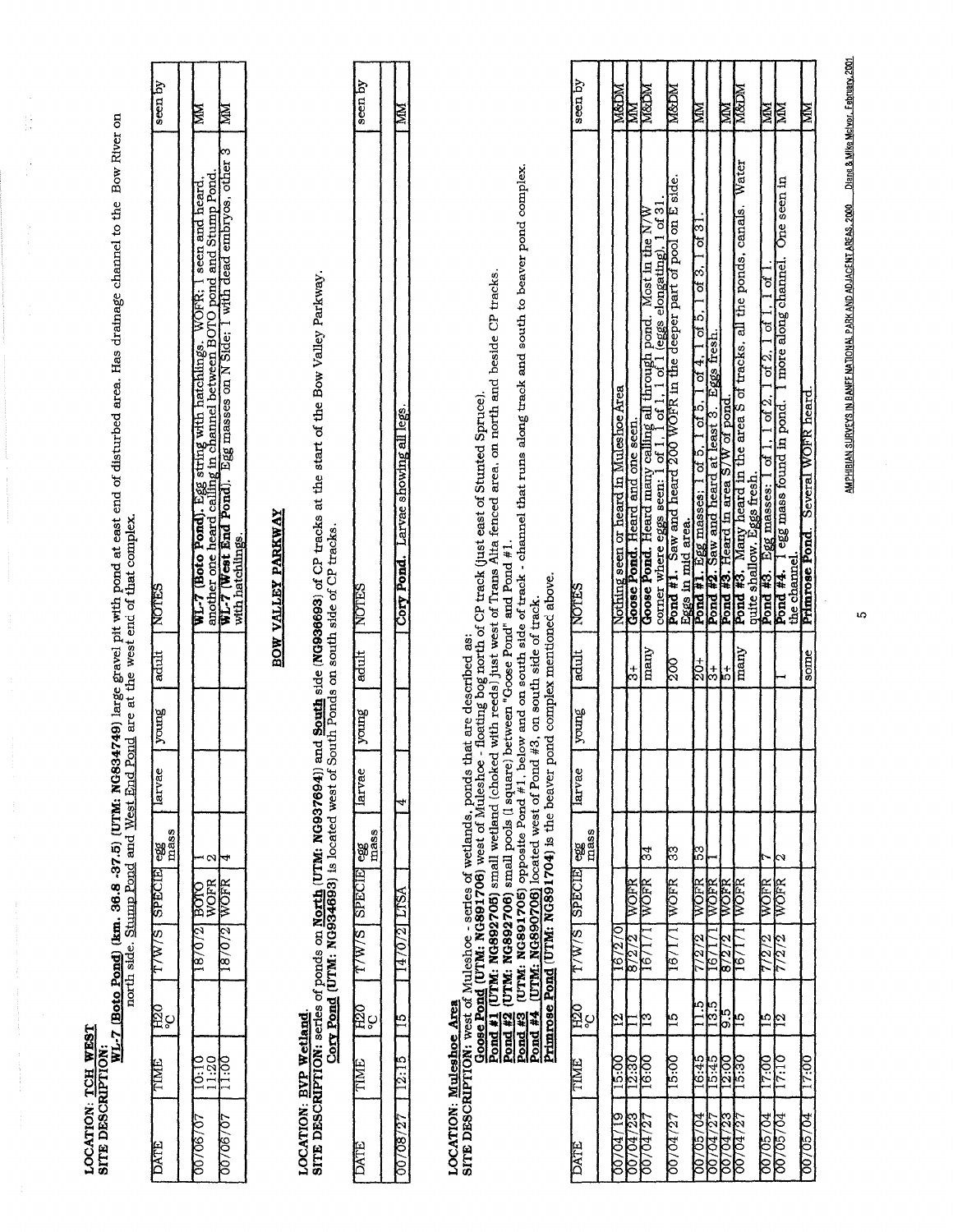LOCATION: Stunted Spruce Pond (UTM: NG889713).<br>SITE DESCRIPTION: small pond (wetland) west of Mules **LOCATION: Stunted Spruce Pond (UTM: NG889713).** 

|          | į                                              |
|----------|------------------------------------------------|
|          | i                                              |
|          | ו<br>ד<br>į                                    |
|          |                                                |
|          |                                                |
|          |                                                |
|          |                                                |
|          |                                                |
|          |                                                |
|          |                                                |
|          |                                                |
|          |                                                |
|          |                                                |
|          |                                                |
|          |                                                |
|          |                                                |
|          | l                                              |
|          |                                                |
|          |                                                |
|          |                                                |
|          |                                                |
|          |                                                |
|          |                                                |
|          | Ì                                              |
|          | $\frac{1}{2}$                                  |
|          |                                                |
|          |                                                |
|          |                                                |
|          |                                                |
|          |                                                |
|          |                                                |
|          |                                                |
|          | ֖֧ׅ֧֧֧֧֧֚֚֚֚֚֚֚֚֚֚֚֚֚֚֚֚֚֚֚֚֚֚֚֚֚֚֚֬֝֘֝֟֝֓֝֬֝֓ |
|          |                                                |
|          |                                                |
|          |                                                |
|          |                                                |
|          |                                                |
|          |                                                |
|          |                                                |
|          |                                                |
|          |                                                |
|          | $\begin{bmatrix} 1 \\ 1 \\ 1 \end{bmatrix}$    |
|          |                                                |
|          |                                                |
|          |                                                |
|          |                                                |
|          |                                                |
|          |                                                |
|          |                                                |
|          |                                                |
|          |                                                |
|          |                                                |
|          |                                                |
|          |                                                |
|          |                                                |
|          |                                                |
|          |                                                |
|          |                                                |
|          |                                                |
|          |                                                |
|          |                                                |
|          |                                                |
|          |                                                |
|          |                                                |
|          |                                                |
|          |                                                |
|          |                                                |
| $\vdots$ | xon                                            |
|          |                                                |
|          |                                                |
|          |                                                |
|          |                                                |
|          |                                                |
|          |                                                |
|          |                                                |
|          |                                                |
|          |                                                |
|          |                                                |
|          |                                                |
|          |                                                |
|          |                                                |
|          | ・・・くりそうちょく くしょう                                |
|          |                                                |
|          |                                                |
|          |                                                |
|          |                                                |

 $\begin{array}{ccc}\n\frac{1}{2} & \frac{1}{2} & \frac{1}{2} & \frac{1}{2} & \frac{1}{2} & \frac{1}{2} & \frac{1}{2} & \frac{1}{2} & \frac{1}{2} & \frac{1}{2} & \frac{1}{2} & \frac{1}{2} & \frac{1}{2} & \frac{1}{2} & \frac{1}{2} & \frac{1}{2} & \frac{1}{2} & \frac{1}{2} & \frac{1}{2} & \frac{1}{2} & \frac{1}{2} & \frac{1}{2} & \frac{1}{2} & \frac{1}{2} & \frac{1}{2} & \frac{1}{2} & \frac{1$ 

| seen by                                                 |                                          | <u>NCP81</u>                         |                                                                                                                                        | M&DM            |
|---------------------------------------------------------|------------------------------------------|--------------------------------------|----------------------------------------------------------------------------------------------------------------------------------------|-----------------|
| <b>SELION</b>                                           | lothing seen or heard. Mike took a dive. | feard faint calls coming from E end. | Jeard 2 WOFR. Fresh egg masses seen on N side and at E end.<br>Walked around pond. Same WOFR egg masses as last visit. LTSA egg masses | found at W end. |
| $\overline{\phantom{a}}$ adult $\overline{\phantom{a}}$ |                                          |                                      |                                                                                                                                        |                 |
| young                                                   |                                          |                                      |                                                                                                                                        |                 |
| arvae                                                   |                                          |                                      |                                                                                                                                        |                 |
| egg<br>mass                                             |                                          |                                      |                                                                                                                                        |                 |
| T/W/S SPECIE                                            |                                          | <b>NOFR</b>                          | WOFR                                                                                                                                   | WOFR<br>LTSA    |
|                                                         |                                          | 15/3/2                               | 7/2/2                                                                                                                                  |                 |
| $\frac{3}{6}$                                           |                                          |                                      |                                                                                                                                        |                 |
| TIME                                                    | 13:30                                    | 16:50                                | 16:25                                                                                                                                  | 16:00           |
| DATE                                                    | 0704723                                  | $\frac{00705701}{00705704}$          |                                                                                                                                        |                 |

# **LOCATION: Ranger Creek Willow Flats. (UTM: NG872733).**

י<br>הייתו

LOCATION: <u>Ranger Creek Willow Flats</u>, (UTM: NG872733).<br>SITE DESCRIPTION: flooded willow stand located 6 km. west of Skull Creek. below pull-off on south side of Bow Valley Parkway (BVP).<br>SITE DESCRIPTION: flooded willow s **Ranger Creek Beaver Pond (UTM: NG873727)** large pond formed by recent beaver dam at south end of willow flat. **SITE DESCRIPTION:** flooded willow stand located 6 km. west of Skull Creek. below pull-off on south side of Bow Valley Parkway (BVP).

| i | <b>RZ</b> | $1/W/S$ i specie | mass<br>88<br>0 | larvae | $1$ young $1$ adult | <b>SAINN</b>                                                    | seen by        |
|---|-----------|------------------|-----------------|--------|---------------------|-----------------------------------------------------------------|----------------|
|   |           |                  |                 |        |                     |                                                                 |                |
|   |           | ì                |                 |        |                     | Nothing seen or heard. Water high.                              | <b>MARGERS</b> |
|   |           |                  |                 |        |                     | Water too high for hip waters. Beaver pond full. Nothing heard. |                |

# **LOCATION: Frog Hollow (UTM: NG834755).**

**SITE DESCRIPTION:** small "kettle" pond east of Lizard Lake and south side of Bow Valley Parkway. LOCATION: <u>Frog Hollow</u> (UTM: NG834755).<br>SITE DESCRIPTION: small "kettle" pond east of Lizard Lake and south side of Bow Valley Parkway.

| seen by          | <b>MCBI</b>                             |                                                                                                                                  |
|------------------|-----------------------------------------|----------------------------------------------------------------------------------------------------------------------------------|
| <b>JOTES</b>     | Heard at least 2 from BVP. Faint calls. | Found egg masses on S side: 1 of 1, 1 of 7, 1 of 1 (elongating, few dead<br>embryos), 1 of 1 (elongating). Water 30 35 cm. deep. |
|                  | ł                                       |                                                                                                                                  |
| young adult      |                                         |                                                                                                                                  |
| arvae            |                                         |                                                                                                                                  |
| mass<br>98<br>08 |                                         |                                                                                                                                  |
|                  |                                         |                                                                                                                                  |
|                  |                                         |                                                                                                                                  |
|                  |                                         |                                                                                                                                  |
|                  |                                         |                                                                                                                                  |
|                  |                                         |                                                                                                                                  |

# **LOCATION: Moose Meadow Wetland. (UTM: NG795785).**

**SITE DESCRIPTION:** series of ponds just west of Johnston Creek in a rehabilitated site (old gravel pit) between CP tracks and river.

LOCATION: <u>Moose Meadow Wetland</u>. (UTM: NG795785).<br>SITE DESCRIFTION: series of ponds just west of Johnston Creek in a rehabilitated site (old gravel pit) between CP tracks and river.<br>SITE DESCRIFTION: series of ponds just **South Channel:** natural channel relatively undisturbed on south side of disturbed area.

**Moose Meadow Pools (UTM NG802783)** small pools located at northern edge of the meadow, south of Bow Valley Parkway.

| seen by                                            | M&DM                                                                                   |                                                                         |                                                                   |                                                                                |                                                                                    |                                   | MRTM                                                               |                                                                                  |                                                                     |                                                                    |
|----------------------------------------------------|----------------------------------------------------------------------------------------|-------------------------------------------------------------------------|-------------------------------------------------------------------|--------------------------------------------------------------------------------|------------------------------------------------------------------------------------|-----------------------------------|--------------------------------------------------------------------|----------------------------------------------------------------------------------|---------------------------------------------------------------------|--------------------------------------------------------------------|
|                                                    | <b>South Channel.</b> One adult WOFR seen on S side. SPFR tadpoles found in            | deeper water in a few areas along the S edge and in a small pond beside | Barenaked Pond. Possibly some WOFR tadpoles in amongst them. BOTO | tadpoles found in the shallowest water along $S$ edge. Some showing hind legs. | Moose Meadow Pools. Seen in middle pond. Thin ice on part of the pool. Last   M&DM | might's temp. was $-4^{\circ}$ C. | Moose Meadow Pools. Saw 3 egg masses in pool N and 12 in mid pool. | Moose Meadow Pools. 8 LTSA egg masses still showing. Only 2 in N pond Saw   M&DM | one hatchling. The egg masses in middle of pond were near hatching. | Moose Meadow Pools. Larvae showing all legs, some were quite small |
|                                                    |                                                                                        |                                                                         |                                                                   |                                                                                |                                                                                    |                                   |                                                                    |                                                                                  |                                                                     |                                                                    |
| young   adult   NOTES                              |                                                                                        |                                                                         |                                                                   |                                                                                |                                                                                    |                                   |                                                                    |                                                                                  |                                                                     |                                                                    |
| larvae                                             |                                                                                        | $1000+$                                                                 |                                                                   |                                                                                |                                                                                    |                                   |                                                                    |                                                                                  |                                                                     |                                                                    |
|                                                    |                                                                                        |                                                                         |                                                                   |                                                                                |                                                                                    |                                   |                                                                    | $\alpha$                                                                         |                                                                     |                                                                    |
|                                                    |                                                                                        |                                                                         |                                                                   |                                                                                |                                                                                    |                                   |                                                                    | 5/2/1115A                                                                        |                                                                     |                                                                    |
| $\left[\frac{\text{T/W}}{\text{SPECH}}\right]$ egg | $\left[\frac{15/0/0}{26/0/1}\right]$ SPFR<br>$\left[\frac{26/0/1}{\text{BOPR}}\right]$ |                                                                         |                                                                   |                                                                                | 9/0/1   LTSA                                                                       |                                   | $9 - 10$   $9/2/5$   LTSA                                          |                                                                                  |                                                                     | 1971/1  LTSA                                                       |
| ្ត<br>អ្នក                                         | $\frac{1}{23}$                                                                         |                                                                         |                                                                   |                                                                                |                                                                                    |                                   |                                                                    |                                                                                  |                                                                     |                                                                    |
| TIME                                               |                                                                                        |                                                                         |                                                                   |                                                                                |                                                                                    |                                   | 14:40                                                              | 15:40                                                                            |                                                                     |                                                                    |
| DATE                                               |                                                                                        |                                                                         |                                                                   |                                                                                | $00/05/08$   12:15   6.5                                                           |                                   | 1370/05/13                                                         | 00/05/25                                                                         |                                                                     | 00/07/27 12:15                                                     |

AMPHIBIAN SURVEYS IN BANFF NATIONAL PARKANQ ADJACENT AREAS. 2000 Diane & Mike Mcivor, february,2001 AMPHIBIAN SURVEYS IN BANFF NATIONAL PARK AND ADJACENT AREAS, 2000 \_\_\_ Diane & Mike McIvor. February 2001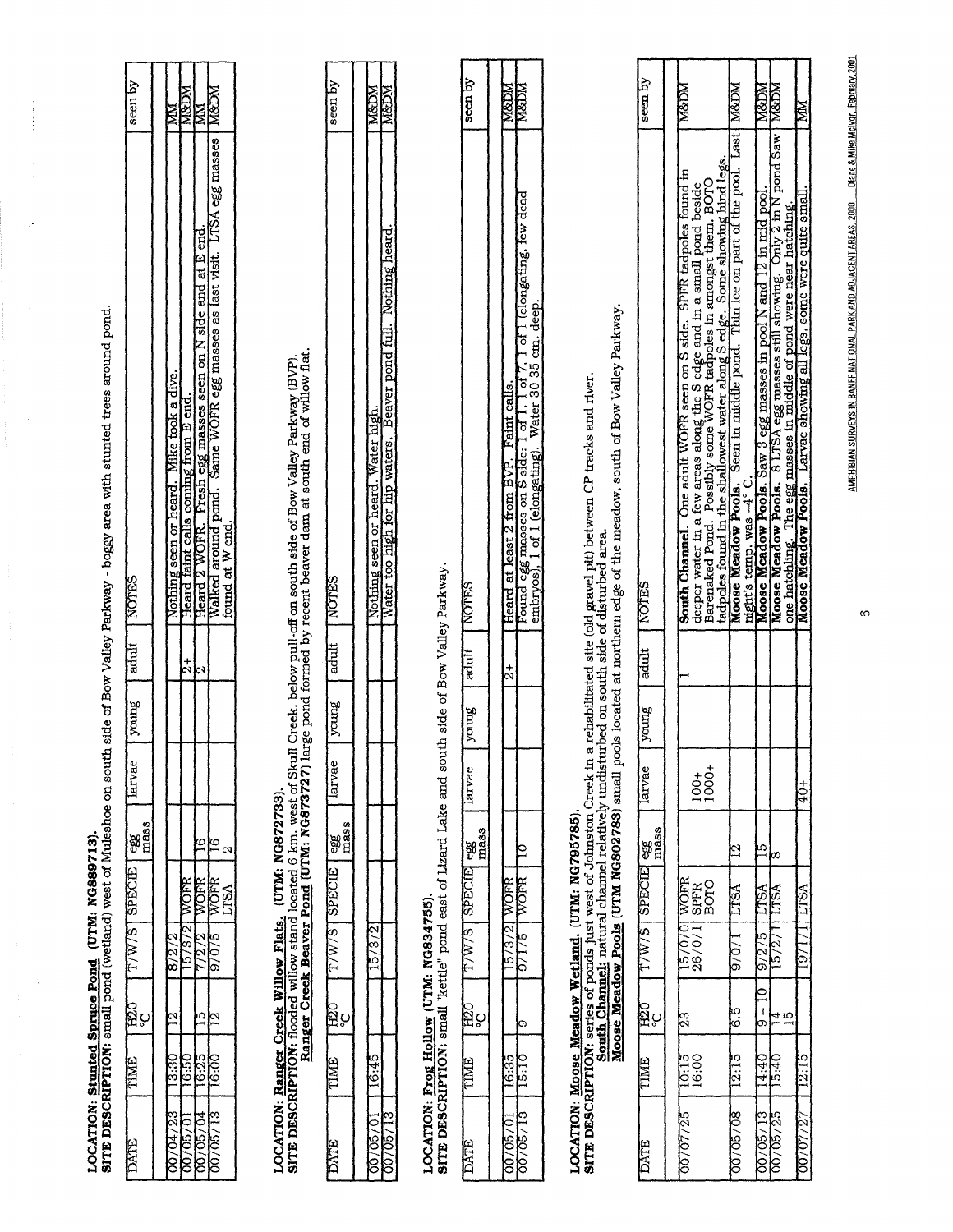**LOCATION: Castle Junction Area. LOCATION: Castle Junction Area**<br>SITE DESCRIPTION: **SITE DESCRIPTION:** 

Smith Lake (UTM: NG750780) south of Copper over a ridge and at higher elevation. Small Ponds West of Smith Lake located beside trail before<br>Curve Pond. (UTM: NG728784) located west of trail to Twin Lakes.<br>Strider Pond (UTM **Smith Lake (UTM: NG750780)** south of Copper over a ridge and at higher elevation. Small Ponds West of Smith Lake located beside trail before reaching Smith Lake.

**Curve Pond. (UTM: NG728784)** located west of trail to Twin Lakes.

**Strider Pond** (UTM: NG715783) located north of Vista Lake, high above Altrude Creek.

**Vista Lake (UTM: NG685767)** located at north end and on east side of Kootenay Parkway, north of Altrude Lakes.

**Boom Lake (UTM: NG643791)** at the outlet of the lake.

**Boom Lake Trailhead (UTM: NG683777)** small pools located on east side of Kootenay Parkway across from Boom Lake Parking Lot.

| seen by          | <b>NBN</b>                                                                                                                                                                         | MМ                                                                                                                                                                                                                                                                                                                                                                     | <b>M&amp;DM</b>                      | $\mathbb{R}$                                                                                                                | ŅМ                                                                                                                                                                 | M                                                                    | Š                                                                                                             | M&DM                               | M&DM                                                                                                        | X                                            | MM                                                                                                  |
|------------------|------------------------------------------------------------------------------------------------------------------------------------------------------------------------------------|------------------------------------------------------------------------------------------------------------------------------------------------------------------------------------------------------------------------------------------------------------------------------------------------------------------------------------------------------------------------|--------------------------------------|-----------------------------------------------------------------------------------------------------------------------------|--------------------------------------------------------------------------------------------------------------------------------------------------------------------|----------------------------------------------------------------------|---------------------------------------------------------------------------------------------------------------|------------------------------------|-------------------------------------------------------------------------------------------------------------|----------------------------------------------|-----------------------------------------------------------------------------------------------------|
| <b>NOTES</b>     | adult 50 mm. in length. Found at W end. Egg masses with some hatchlings<br>Smith Lake Area. Upper Pond. Juv. WOFR measured 20 mm. in length,<br>and a few tadpoles found at E end. | masses; one with hatchlings, 2 with embryos elongating (water depth: 20 cm.)<br>6 elongating embryos, 15 with hatchlings (water depth: 20 cm.). 3 other egg<br>masses were scattered at W end: 2 fresh, 1 elongating embryos. SPFR egg<br>Those were found on N along grassy shoreline in shallower water.<br>Curve Pond. Found WOFR egg masses: 28 at E end: 7 fresh. | Strider Pond. Nothing seen or heard. | <b>Vista Lake.</b> 75% of tadpoles showing hind legs, $25\%$ showing all legs. Found in<br>shallow water at outlet of lake. | <b>Vista Lake.</b> 50% were alive. Most showing all legs, a few with hind legs only.<br>50% were either not moving or dead. Water 2-4 cm. deep and under thin ice. | Boom Lake. Small tadpoles seen in shallow water along outlet stream. | Boom Lake. Tadpoles mostly with hind legs showing, a few with all legs. Seen<br>at the edge of outlet stream. | Boom Lake Trailhead. Nothing seen. | Saw 1000+ of hatchlings and small tadpoles. Possibly<br>hatched from 3 egg strings.<br>Boom Lake Trailhead. | Boom Lake Trailhead. Many showing hind legs. | Boom Lake Trailhead. Most tadpoles showing all legs, a few showing hind legs<br>only. Tiny toadlets |
| adult            |                                                                                                                                                                                    |                                                                                                                                                                                                                                                                                                                                                                        |                                      |                                                                                                                             |                                                                                                                                                                    |                                                                      |                                                                                                               |                                    |                                                                                                             |                                              |                                                                                                     |
| young            | $\sqrt{2}$ juv.                                                                                                                                                                    |                                                                                                                                                                                                                                                                                                                                                                        |                                      |                                                                                                                             |                                                                                                                                                                    |                                                                      |                                                                                                               |                                    |                                                                                                             |                                              | þc                                                                                                  |
| larvae           |                                                                                                                                                                                    |                                                                                                                                                                                                                                                                                                                                                                        |                                      | $210+$                                                                                                                      | $\frac{1}{60}$                                                                                                                                                     | $\frac{1}{2}$                                                        | -29                                                                                                           |                                    | many                                                                                                        | $\frac{1}{2}$                                | $100 +$                                                                                             |
| mass<br>98<br>Og | խ                                                                                                                                                                                  | ოო                                                                                                                                                                                                                                                                                                                                                                     |                                      |                                                                                                                             |                                                                                                                                                                    |                                                                      |                                                                                                               |                                    |                                                                                                             |                                              |                                                                                                     |
|                  |                                                                                                                                                                                    |                                                                                                                                                                                                                                                                                                                                                                        |                                      |                                                                                                                             |                                                                                                                                                                    | BOIO                                                                 | 0000                                                                                                          |                                    | <b>BOTO</b>                                                                                                 | $_{\rm BOTO}$                                | <b>BOTO</b>                                                                                         |
| $T/W/S$ SPECIE   | 21/0/21 WOFR                                                                                                                                                                       | 13/0/2 WOFR<br>SPFR                                                                                                                                                                                                                                                                                                                                                    | 14/1/                                | $7/0/0$ BOTO                                                                                                                | $12/1/0$ BOTO                                                                                                                                                      | 14/1/1                                                               | 16/0/1                                                                                                        | $\frac{6}{9}$                      | 10/2/2                                                                                                      | 18/1/1                                       | 17/0/1                                                                                              |
| ದ<br>ದೇ          |                                                                                                                                                                                    | $8 - 12$                                                                                                                                                                                                                                                                                                                                                               | $\overline{16}$                      | Ë                                                                                                                           | Ŀ                                                                                                                                                                  |                                                                      |                                                                                                               | $\frac{1}{2}$                      | $\frac{10.5}{ }$                                                                                            |                                              | Įб                                                                                                  |
| TIME             | 00:51                                                                                                                                                                              | 14:00                                                                                                                                                                                                                                                                                                                                                                  | 14:00                                | 14.30                                                                                                                       | 12:15                                                                                                                                                              | 64.6                                                                 | 14:15                                                                                                         | 12:45                              | 11:30                                                                                                       | 11:45                                        | 16:00                                                                                               |
| <b>DATE</b>      | $00/06/07$                                                                                                                                                                         | 00/05/20                                                                                                                                                                                                                                                                                                                                                               | 00/05/25                             | 00/09/26                                                                                                                    | 00/10/08                                                                                                                                                           | 00/07/27                                                             | 80/60/00                                                                                                      | 00/05/08                           | 00/06/15                                                                                                    | 00/07/27                                     | 00/09/08                                                                                            |

## **LOCATION: Bow Valley Parkway west of Castle Junction.**  LOCATION: Bow Valley Parkway west of Castle Junction.<br>Site Description: **Site Description:**

**Trackers Wetland (UTM: NG745817)** located west and upslope from Castle Cliffs Wetland on N side of Bow Valley parkway near viewpoint. Castle Cliffs Wetland (UTM: NGNG748807) located 1 km. west of Castle Junction, on north side of Parkway.<br>Trackers Wetland (UTM: NG745817) located west and upslope from Castle Cliffs Wetland on N side of Bow Valley parkway **Castle Clift's Wetland (UTM: NGNG748807)** located 1 km. west of Castle Junction. on north side of Parkway.

| seen by               | <b>MCPSV</b>                                 | WADM                                                                               | ÁSDA                                           |
|-----------------------|----------------------------------------------|------------------------------------------------------------------------------------|------------------------------------------------|
| voung   adult   NOTES | Castle Cliffs Wetland. Eggs found on N side. | Castle Cliffs Wetland. New fresh egg masses found at W end. Water<br>depth: 20 cm. | Trackers Wetland. Found in water 2-4 cm. deep. |
|                       |                                              |                                                                                    |                                                |
|                       |                                              |                                                                                    |                                                |
| larvae                |                                              |                                                                                    |                                                |
|                       |                                              |                                                                                    |                                                |
| SPECIE egg<br>mass    |                                              |                                                                                    |                                                |
|                       |                                              |                                                                                    |                                                |
| ម្ព័ះ                 |                                              |                                                                                    |                                                |
|                       |                                              |                                                                                    |                                                |
| <b>JATE</b>           |                                              |                                                                                    |                                                |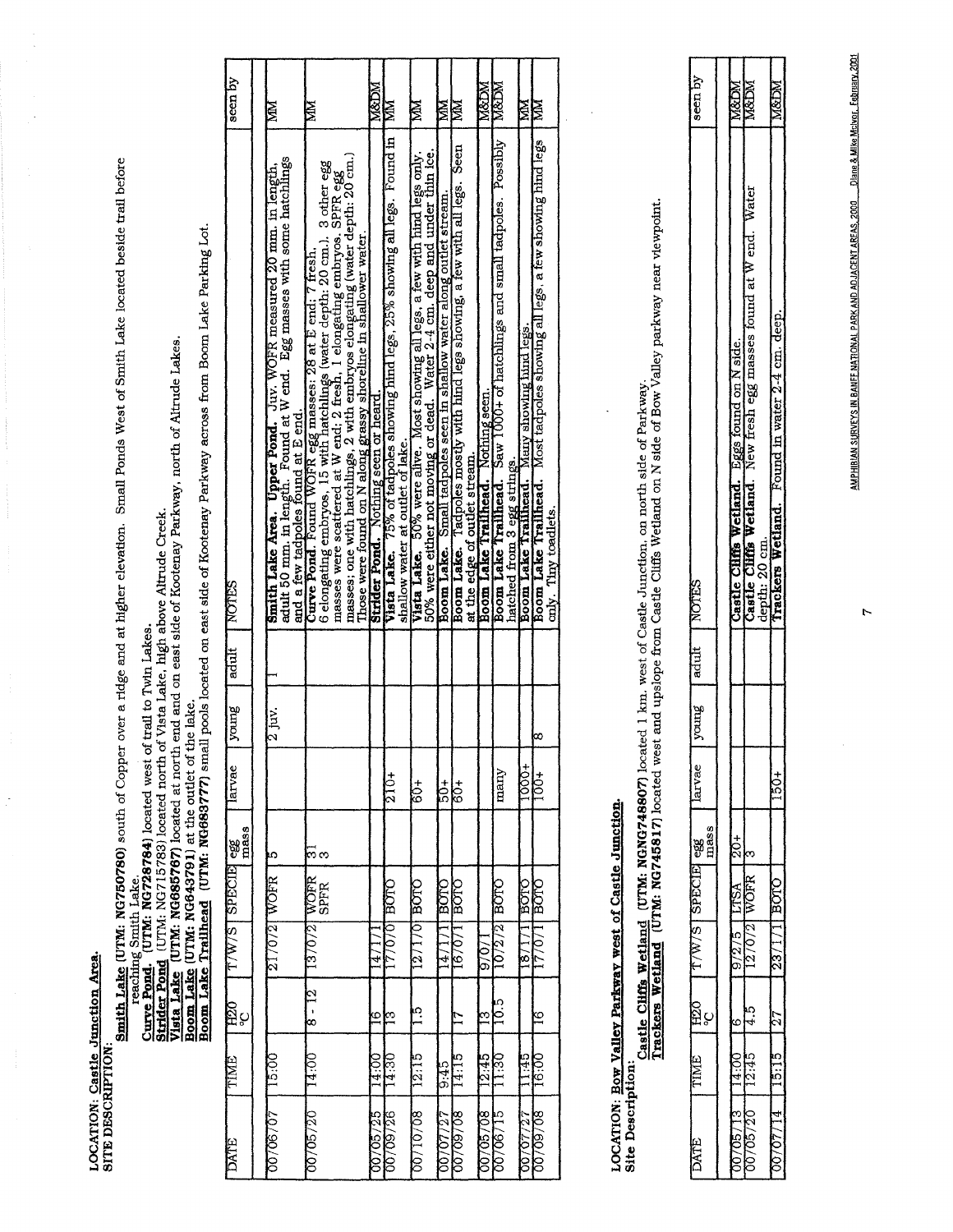**LOCATION: Lake Louise Area.**  LOCATION: Lake Louise Area<br>SITE DESCRIPTION: **SITE DESCRIPTION:** 

**Bog Birch Pools (UTM: NG668853)** a serie of 4 pools located 1 km. west of Taylor Creek up a drainage on the south side of TCH. Bog Birch Pools (UTM: NG668863) a serie of 4 pools located 1 km. west of Taylor Creek up a drainage on the south side of TCH.

| )<br>}<br>;                 | i de la companya de la companya de la companya de la companya de la companya de la companya de la companya de<br>l<br><b>The Second Second Second Second Second Second Second Second Second Second Second Second Second Second Second Second Second Second Second Second Second Second Second Second Second Second Second Second Second Second Second </b><br><b>Contract of the Contract of the Contract of the Contract of the Contract of the Contract of the Contract of the Contract of the Contract of the Contract of the Contract of the Contract of the Contract of the Contract of t</b><br>ì |        |                |                    |               | l                    |
|-----------------------------|---------------------------------------------------------------------------------------------------------------------------------------------------------------------------------------------------------------------------------------------------------------------------------------------------------------------------------------------------------------------------------------------------------------------------------------------------------------------------------------------------------------------------------------------------------------------------------------------------------|--------|----------------|--------------------|---------------|----------------------|
|                             | ▌<br> <br> <br> <br> <br> <br> <br>                                                                                                                                                                                                                                                                                                                                                                                                                                                                                                                                                                     |        |                |                    | l             |                      |
| ֚֚֚֚֚֚֚֚֚֚֚֚֡֕֝<br>֧׀<br>֚֘ | $\begin{array}{ccccccccccccc} \multicolumn{2}{c}{} & \multicolumn{2}{c}{} & \multicolumn{2}{c}{} & \multicolumn{2}{c}{} & \multicolumn{2}{c}{} & \multicolumn{2}{c}{} & \multicolumn{2}{c}{} & \multicolumn{2}{c}{} & \multicolumn{2}{c}{} & \multicolumn{2}{c}{} & \multicolumn{2}{c}{} & \multicolumn{2}{c}{} & \multicolumn{2}{c}{} & \multicolumn{2}{c}{} & \multicolumn{2}{c}{} & \multicolumn{2}{c}{} & \multicolumn{2}{c}{} & \multicolumn{2}{c}{} & \multicolumn{2}{c}{} & \$                                                                                                                   | Ì      |                | mass               | Ś             | <br> <br>            |
| i<br>apan<br>$\frac{1}{2}$  | į                                                                                                                                                                                                                                                                                                                                                                                                                                                                                                                                                                                                       | į<br>l | u va v<br>arma | 8<br>,<br>1. 大学 大学 | $\frac{1}{2}$ | F<br> <br> <br> <br> |

### **ICEFIELDS PARKWAY ICEFIELDS PARKWAY**

**LOCATION: Iceflelds Parkway (from south to north).**  LOCATION: Leefields Parkway (from south to north)

Ramshorn Pond (UTM: NG558989) located up small creek at south end of rock slab on east side of lecfield Parkway, 200 m. from TCH Junction.<br>Crowberry Pond (UTM: NH342007) located over a ridge on west side of Herbert Lake.<br>B **Ramshom Pond (UTM: NG558989)** located up small creek at south end of rock slab on east side of Icefield Parkway, 200 m. from TCH Junction. **Crowberry Pond (UTM: NH542007)** located over a ridge on west side of Herbert Lake.

**Bow Lake Outlet (UTM: NH395228)** located at south end of Bow Lake.

**Num·Tl·Jah Pools** (UTM: NH370253) located just across the lakeshore trail from Bow Lake.

**Bow Summit Pond (UTM: NH350298)** located on east side of Bow Summit, beside old abandoned road. Elevation: 2070 m.

**Sunset Pond (UTM: NH063684)** located beside parking lot for Sunset Pass trail.

**Sunset West (UTM: NH063684)** located opposite Sunset Pond on west side of Icefields Parkway. Depressions (puddles) on old dirt track.

**Asphodel Pond (UTM: NH039709)** located 11 km. north of Rampart Creek Campground, on east side of Icefields Parkway.

| seen by               | M&DM                                                                     | <b>M&amp;DM</b>                                                                                 |                                                                                                                                                                                              |                                                                   | M&DM                                                                                                                                                                               | M&DM                        | <b>M&amp;DM</b>                                                  | M&DM                                                                                                                                                                                                                                                  |
|-----------------------|--------------------------------------------------------------------------|-------------------------------------------------------------------------------------------------|----------------------------------------------------------------------------------------------------------------------------------------------------------------------------------------------|-------------------------------------------------------------------|------------------------------------------------------------------------------------------------------------------------------------------------------------------------------------|-----------------------------|------------------------------------------------------------------|-------------------------------------------------------------------------------------------------------------------------------------------------------------------------------------------------------------------------------------------------------|
| <b>TNOTES</b>         | Ramshom Pond. Spotted a few very small larvae at the bottom of the pond. | Crowberry Pond. Egg masses that had hatched found on E side in water too<br>deep to reach into. | not resorbed. Found in shallow pools on N side of stream to meadow, and east<br>Bow Lake Outlet. Tadpoles with hind legs showing, some showing all legs, tail<br>and above main outlet pool. | Num-ti-Jah Pools. Tadpoles with hind legs found in shallow water. | deep. A few strings had elongated embryos and 4 strings found in deeper water<br>Bow Summit Pond. Found on E side 10 strings with hatchlings in water 6 cm.<br>10 cm.) were fresh. | Sunset Pond. Nothing found. | Sunset West. Found in puddles of dirt track. Water 2-6 cm. deep. | pool had good size tadpoles, about 500 in water 2-4 cm. Tadpoles found in lower<br>pool were smaller, about 500 in water 2-8 cm. Elk had trampled the edge of<br>Asphodel Pond. Seen in 2 separate pools half way downstream. The higher<br>the pools |
| $\sqrt{\text{adult}}$ |                                                                          |                                                                                                 |                                                                                                                                                                                              |                                                                   |                                                                                                                                                                                    |                             |                                                                  |                                                                                                                                                                                                                                                       |
| stmed                 |                                                                          |                                                                                                 |                                                                                                                                                                                              |                                                                   |                                                                                                                                                                                    |                             |                                                                  |                                                                                                                                                                                                                                                       |
| larvac                | few                                                                      |                                                                                                 | 150+                                                                                                                                                                                         | $\overline{c}$                                                    | many                                                                                                                                                                               |                             | 2000+                                                            | 1000+                                                                                                                                                                                                                                                 |
| mass                  |                                                                          | many                                                                                            |                                                                                                                                                                                              |                                                                   |                                                                                                                                                                                    |                             |                                                                  |                                                                                                                                                                                                                                                       |
|                       |                                                                          |                                                                                                 |                                                                                                                                                                                              |                                                                   | 12/0/11 BOTO                                                                                                                                                                       |                             |                                                                  |                                                                                                                                                                                                                                                       |
| $T/W/S$ SPECIE $egg$  | $17/0/11$ LTSA                                                           | 15/0/11 LTSA                                                                                    | $16/0/11$ BOTO                                                                                                                                                                               | 5/0/0 BOTO                                                        |                                                                                                                                                                                    | (4/0/2                      | 14/0/21 BOTO                                                     | 14/0/21 BOTO                                                                                                                                                                                                                                          |
| $\frac{1}{2}$         |                                                                          | ما<br>با                                                                                        | $\frac{8}{18}$                                                                                                                                                                               |                                                                   |                                                                                                                                                                                    |                             | B                                                                | $\frac{5}{1}$                                                                                                                                                                                                                                         |
| TIME                  | 14:30                                                                    | 13:30                                                                                           | 14.40                                                                                                                                                                                        | 8:30                                                              | $\frac{6}{10}$                                                                                                                                                                     | 20                          | - 1:20                                                           | 10:50                                                                                                                                                                                                                                                 |
| DATE                  | 00/08/26                                                                 | 00/06/26                                                                                        | 00/09/06                                                                                                                                                                                     | 00/09/06                                                          | 00/06/26                                                                                                                                                                           | 70/07/07                    | 00/07/07                                                         | 00/07/07                                                                                                                                                                                                                                              |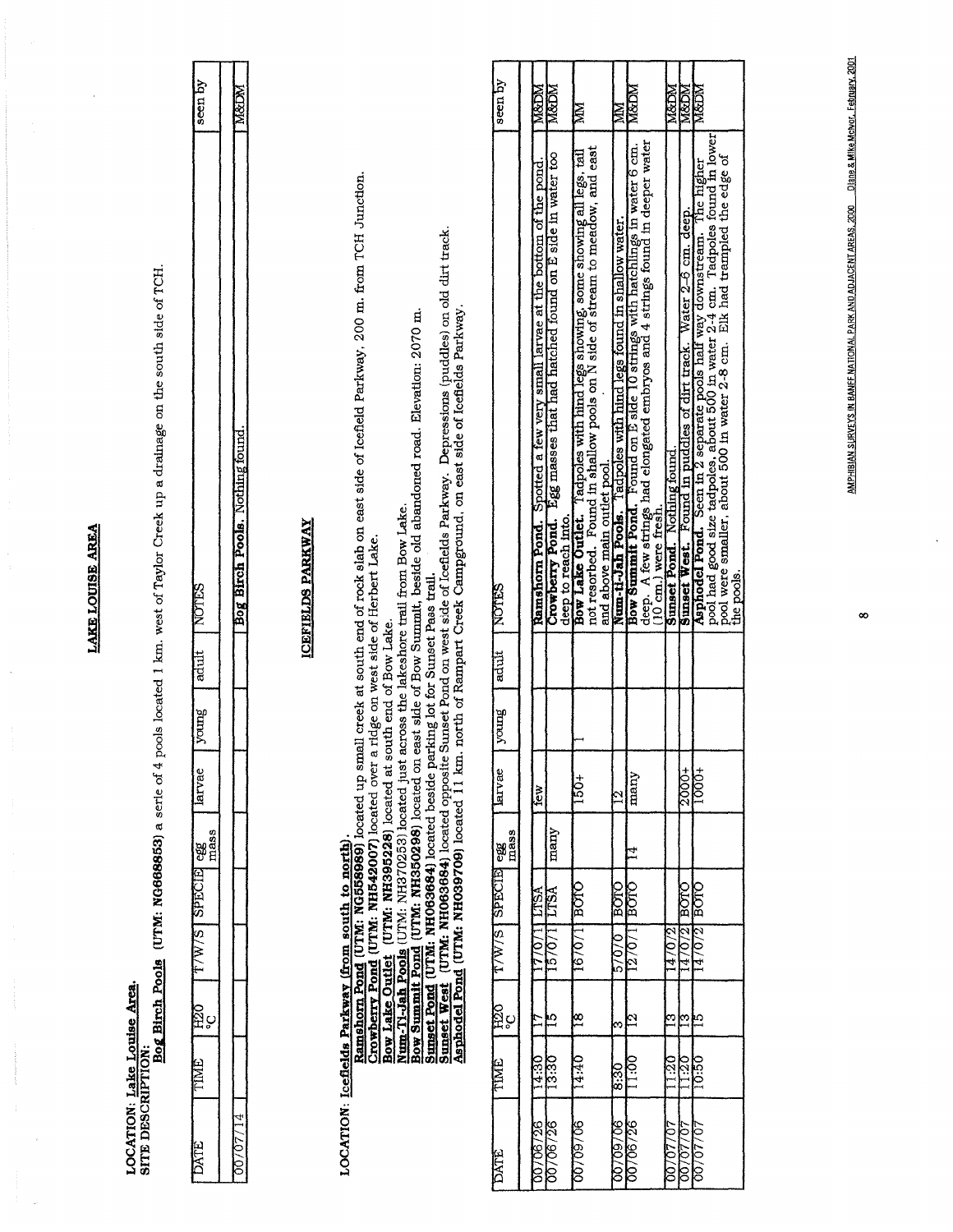## **AREAS IN KOOTENAYNATIONAL PARKS AREAS IN KOOTENAYNATIONAL PARKS**

**LOCATION: Kootenay National Park.**  LOCATION: Kootenay National Park.<br>SITE DESCRIPTION: Kerr Ponds

Kerr Ponds (UTM: NG663754) located near the northern boundary of Kootenay Park, on west side of Kootenay Parkway. It's a rehabilitated site **SITE DESCRIPTION: Kerr Ponds (UTM: NG663754)** located near the northern boundary of Kootenay Park. on west side of Kootenay Parkway. It's a rehabilitated site (old gravel pit) with several small catch basins.

**Simpson Mineral Lick (UTM: NG733496)** located 1.2 km. north of Simpson River Crossing. on east side of Kootenay Parkway. **Simpson. North (UTM: NG732494)** located opposite side of highway from Simpson Mineral Lick. and slightly south.

**Simpson Pool & Channel (UTM NG)** located north of Simpson North. on west side of Kootenay Parkway.

(old gravel pit) with several small catch hasins.<br>Simpson Mineral Lick (UTM: NG733496) located 1.2 km. north of Simpson River Crossing, on east side of Kootenay Parkway.<br>Simpson Rori (UTM: NG733494) located opposite side o **Simpson South (UTM: NG733496)** approximately 400 m. north of Simpson River Crossing. on the other side of a low ridge with culvert separating it from Simpson North.

**Rescue Pond (UTM: NG)** located 11.5 km. south of Kootenay River Crossing and 2.5 km. south of Crook's Meadow on west side of Kootenay Parkway. **Violet Pond (UTM: NG)** located S. of Rescue Pond. Narrow wetland fed by a small creek running through an old culvert at northwest end.

| j      |
|--------|
| -----  |
| i<br>ì |
|        |

| DATE     | TIME        | $\frac{1}{2}$ |                            | T/W/S SPECIE egg    | mass               | larvae | Young   | adult | <b>NOTES</b>                                                                                               | seen by         |
|----------|-------------|---------------|----------------------------|---------------------|--------------------|--------|---------|-------|------------------------------------------------------------------------------------------------------------|-----------------|
|          |             |               |                            |                     |                    |        |         |       |                                                                                                            |                 |
| 00/05/08 | 12:55       |               |                            |                     |                    |        |         |       | Kerr Ponds. Mostly covered with snow.                                                                      | <b>M&amp;DM</b> |
| 00/07/19 | 55.11       |               |                            | 25/0/1 BOTO         |                    | 1500+  | 11 juv. |       | Kerr Ponds. Large tadpoles (no legs showing) in smaller pool. Some smaller                                 | MИ              |
|          | 12:30       |               |                            |                     |                    |        |         |       | tadpoles found other pools. Water quite shallow. May dry up before tadpoles                                |                 |
|          |             | 24            |                            |                     |                    |        |         |       | have a chance to mature. Temp, varied in each pool.                                                        |                 |
| 1/04/22  | 16:05       |               | 2/2/2                      |                     |                    |        |         |       | Simpson Mineral Lick. Nothing seen or heard.                                                               | M&DM            |
| 0/05/07  | 15:40       |               | 15/3/2                     |                     |                    |        |         |       | Simpson Mineral Lick. Nothing seen or heard.                                                               | M&DM            |
| 00/05/08 | 75.00       | 1718          | 13/0/2                     | LTSA<br><b>BOT</b>  | က                  |        |         |       | Simpson Mineral Lick. BOTO egg string drying out in pool farthest east.<br>LTSA eggs found in larger pool. | M&DM            |
| 00/05/23 | 15:15       | $\vec{a}$     | 14/2/1                     | <b>SPPR</b><br>BOTO |                    | Some   |         |       | Simpson Mineral Lick. One SPFR egg mass with hatchlings, a few tadpoles                                    | M&DM            |
|          |             |               |                            |                     |                    |        |         |       | swimming all through pond. BOTO egg strings: 1 fresh, 1 with hatchlings. The                               |                 |
|          |             |               |                            |                     |                    |        |         |       | one seen in small E pool on May 18 has dissolved. Hatchlings lying still at                                |                 |
|          |             |               |                            |                     |                    |        |         |       | bottom. Water depth: 3-6 cm.                                                                               |                 |
| 0/05/08  | 15:15       | $\frac{1}{6}$ |                            | 13/0/2 LTSA         | $\circ$            |        |         |       | Simpson North. Found egg masses in deepest pool at S end, near culvert.                                    | M               |
| 0/05/08  | $rac{1}{4}$ | $(3 - 15)$    | 13/0/2                     | LTSA                | $\overline{4}$     |        |         |       | Simpson Pool and channel. Found 5 egg masses in pool, 9 in channel.                                        | <b>M&amp;DM</b> |
| 00/04/22 | 16:00       |               | 7/2/2                      |                     |                    |        |         |       | Simpson South. Nothing seen or heard.                                                                      | M&DM            |
| 00/05/01 | 15:30       | LG            |                            | $15/3/2$ SPFR       | $\mathbf{\hat{c}}$ |        |         |       | Simpson South. Found 2 fresh egg masses side by side in same area as                                       | M&DM            |
|          |             |               |                            |                     |                    |        |         |       | previous years. Water quite low. North end dry.                                                            |                 |
| 00/05/08 | 15:15       | ĿВ            | 13/0/2 SPFR<br>13/0/2 SPFR |                     | in O               |        |         |       | <b>Simpson South.</b> Found 3 new SPFR egg masses in water 10 cm. deep. The $2$                            | M&DM            |
|          |             |               |                            |                     |                    |        |         |       | older egg masses have embryos elongating. LTSA eggs found on W side. Adult                                 |                 |
|          |             |               |                            |                     |                    |        |         |       | seen under a board.                                                                                        |                 |
| 00/05/08 | 00:91       | ю             | 13/0/2                     |                     |                    |        |         |       | Rescue Pond. Nothing seen or heard.                                                                        | M&DM            |
| 00/05/08 | 16:15       |               |                            | 13/0/2 SPFR         | þ                  |        |         |       | Violet Pond. Older egg masses found in middle of pond.                                                     | <b>MGPSW</b>    |

AMPHIBIAN SURVEYS IN BANFF MATIONAL PARK AND ADJACENT AREAS, 2000 Diane & Mike Molvor, February, 2001 AMPHIBIAN SURVEYS IN BANFF NATIONAL PARK AND ADJACENT AREAS, 2000 Diane & Mike Mcivor, February, 2001